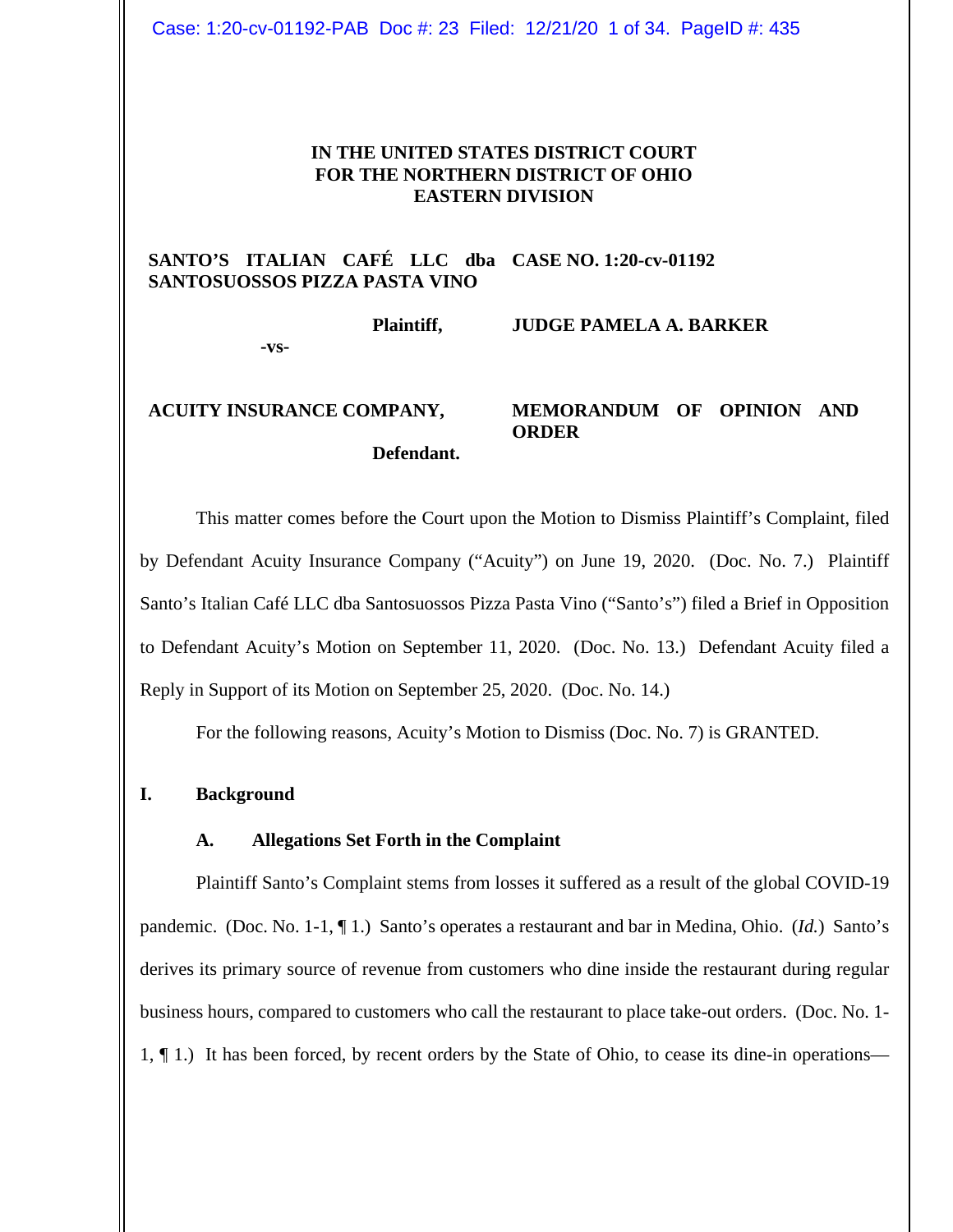through no fault of its own—as part of the State's efforts to slow the spread of the COVID-19 global pandemic. (*Id.*)

On March 9, 2020, Governor Mike DeWine issued Executive Order 2020-01D Declaring a State of Emergency in Ohio. (Doc. No. 1-1, ¶ 3.) On March 11, 2020, the head of the World Health Organization declared COVID-19 a pandemic. (Doc. No. 1-1, ¶ 4.) On March 15, 2020, Governor DeWine and Amy Acton, M.D., M.P.H., Director of the Ohio Department of Health, issued a Public Health Order closing all bars and restaurants, except sales of carry-out beverages and food, in an effort to address the ongoing COVID-19 pandemic. (Doc. No. 1-1, ¶ 5.) On March 17, 2020 and March 20, 2020, Governor DeWine and Dr. Acton issued orders closing all polling locations and ceasing business operations at all hair salons, day spas, nail salons, barber shops, tattoo parlors, body piercing locations, tanning facilities and massage therapy locations. (Doc No. 1-1, ¶¶ 6,7.) On March 22, 2020 Governor DeWine and Dr. Acton issued an order that all persons stay at home unless engaged in essential work or activity. (Doc. No. 1-1, ¶ 8.) As a result of these orders identified in paragraphs 3 and 5-8 of the Complaint ("the Closure Orders"), Santo's was "forced to halt ordinary operations, including all dine-in operations which operations provide a substantial majority of its revenue, resulting in substantial lost revenues and forcing [Santo's] to shut down dine-in operations and lay off employees." (*Id.* at ¶ 9.)

Santo's obtained business interruption insurance from Defendant Acuity through Santo's insurance agent, The Fedeli Group. (Doc. No. 1-1, ¶¶ 1, 12.) Acuity issued Santo's a "Bis-Pak Business Policy," numbered L59702<sup>[1](#page-1-0)</sup>, effective from April 21, 2019 to April 21, 2020. (*Id.* at  $\P$  18, 19.)

<span id="page-1-0"></span><sup>&</sup>lt;sup>1</sup> Santo's did not attach a copy of its Policy to its Complaint. However, Acuity attached as Exhibit F, the applicable policy it issued to Santo's to its Motion to Dismiss. (*See* Doc. No. 7-7.) In ruling on a Rule 12(b)(6) motion, a court "may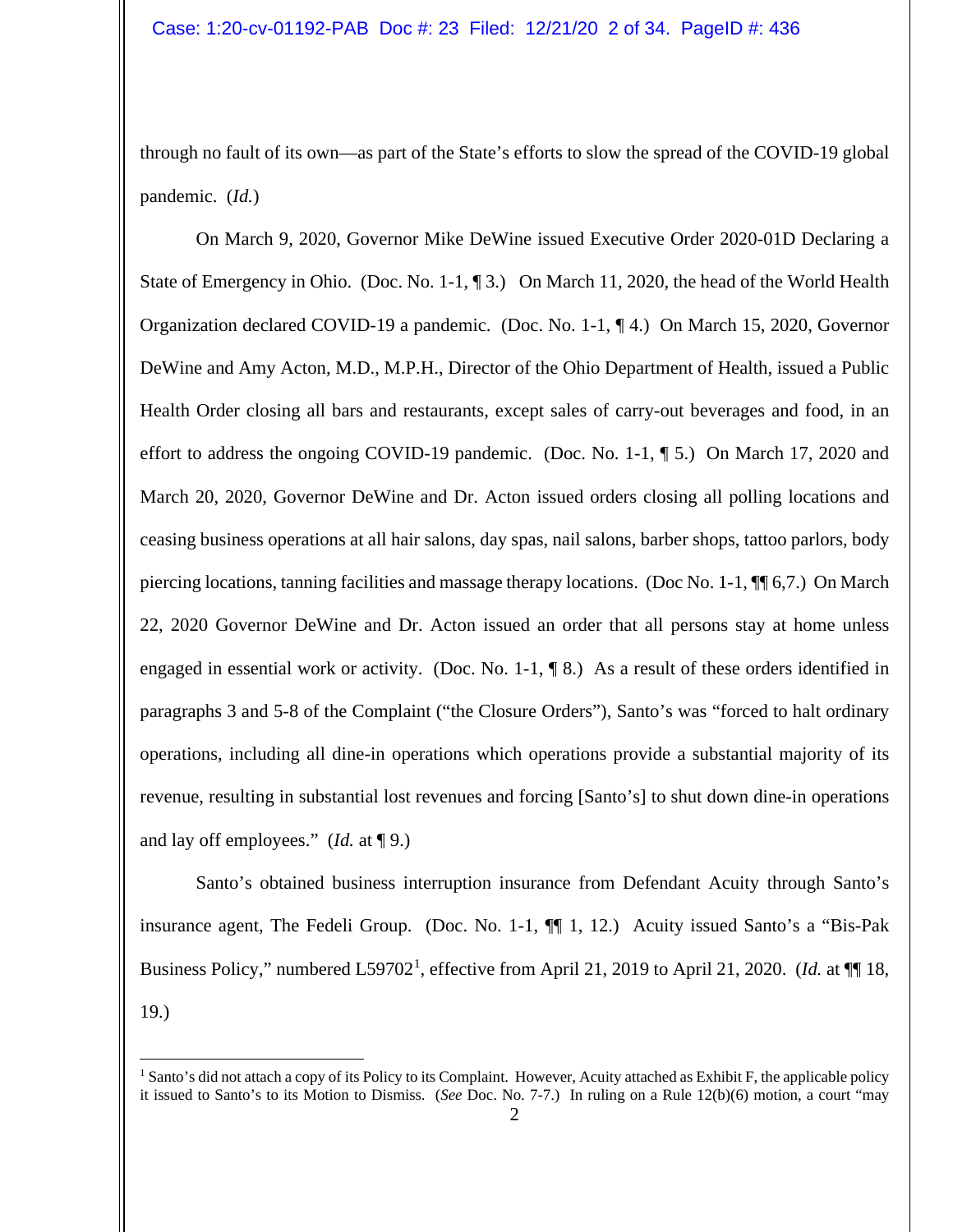Santo's alleges that the Closure Orders were issued because of property damage caused by the Covid-19 infection and global pandemic, and in response to dangerous physical conditions resulting from the Covid-19 infection and global pandemic. (*Id.* at ¶ 16.) According to Santo's, the "all risk" or "special perils" policy that Acuity sold to it in exchange for substantial premiums, indemnifies it for "actual loss of Business Income" Santo's sustains, as well as "necessary Extra Expense" caused by "action of civil authority that prohibits access to the described premises"; it does not exclude for losses of business income as a result of the property damage occasioned in Plaintiff's premises caused by, or as a result of compliance with government orders as a result of, the COVID-19 infection and/or a global pandemic. (*Id.*at ¶¶ 18, 21-24.) Further, Santo's alleges that "[i]n addition to property damage losses, Acuity agreed to "pay for the actual loss of Business Income" sustained by it "due to the necessary suspension" of Santo's operations during the period of business interruption caused "by direct physical loss of or damage to property" at its premises, and Acuity promised to pay "necessary Extra Expense" incurred during the interruption period that Santo's "would not have incurred if there had been no direct physical loss or physical damage to property at" its premises. (*Id.* at ¶¶ 25, 26.)

consider the Complaint and any exhibits attached thereto, public records, items appearing in the record of the case and exhibits attached to defendant's motion to dismiss so long as they are referred to in the Complaint and are central to the claims contained therein." *Bassett* 528 F.3d at 430. Here, Santo's cites, references and discusses the applicable policy attached to Acuity's Motion to Dismiss in its Complaint. (Doc. No. 1-1.) Further, Santo's does not dispute that the policy, and specifically the terms and conditions of the Property Coverage Form is central to its claims. The Court finds that it may consider the policy, and specifically the relevant language of the Property Coverage Form attached to Acuity's Motion to Dismiss without converting it to a summary judgment motion because Santo's expressly references the Property Coverage Form in its Complaint. *Bassett*, 528 F.3d at 430 ("When a court is presented with a Rule 12(b)(6) motion, it may consider the Complaint and any exhibits attached thereto . . . and exhibits attached to defendant's motion to dismiss so long as they are referred to in the Complaint and are central to the claims contained therein.") (citing *Amini*, 259 F.3d at 502). *See also Northampton Restaurant Group, Inc. v. FirstMerit Bank, N.A*., 492 Fed. App'x 518, 521-22 (6th Cir. 2012) (same).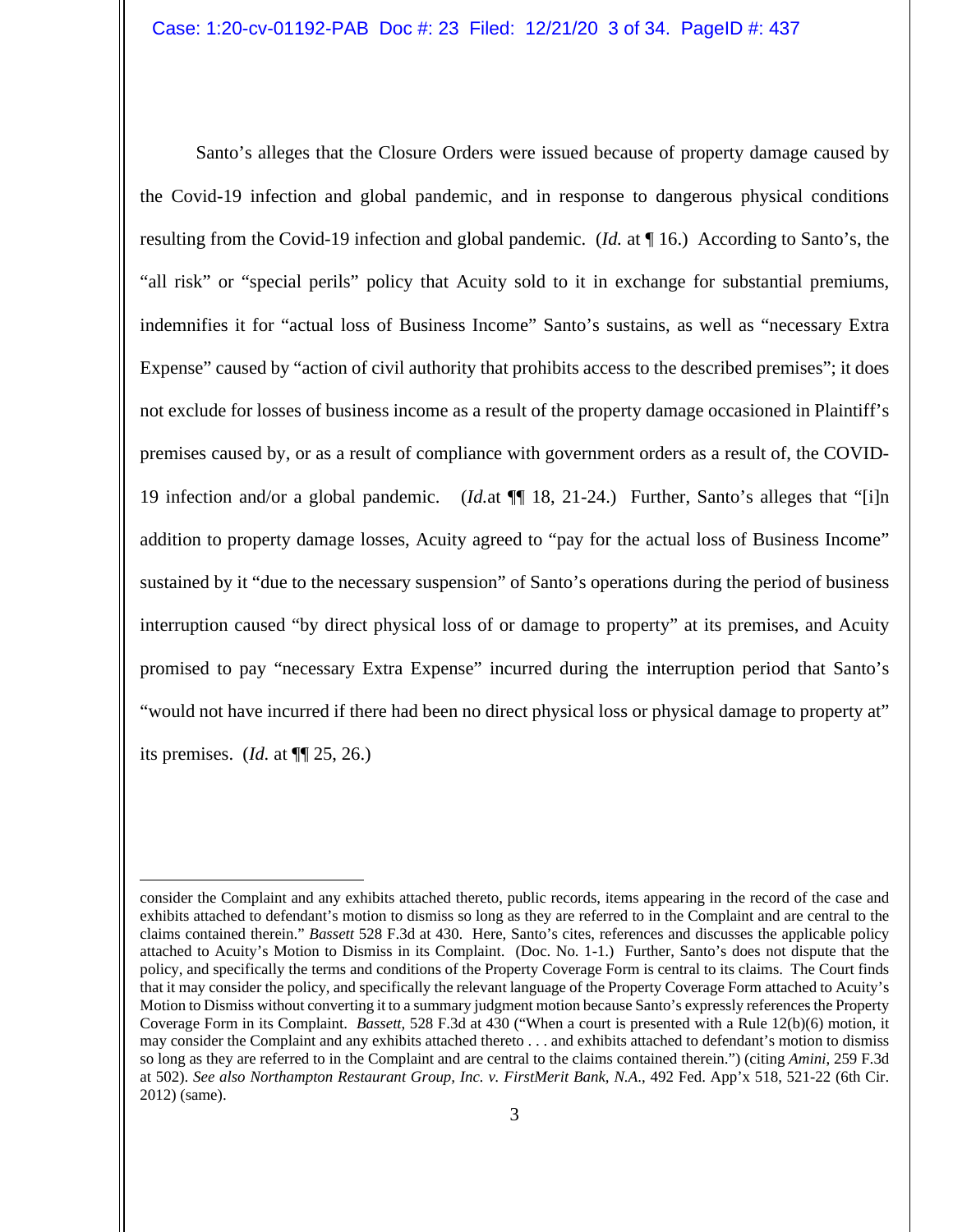Santo's alleges that research on COVID-19 and recent CDC reports indicate that COVID-19 physically infect[s] and can remain viable on surfaces for at least 17 days, a characteristic that renders property exposed to the contagion potentially unsafe and dangerous and that it can linger on surfaces for up to four weeks in low temperatures. (*Id.* at ¶ 28.) In its Complaint, Santo's does not allege that COVID-19 was actually found in or on its premises, but alleges that "[t]he continuous presence of the pandemic and COVID-19 contagion resulted in the Closure Orders which themselves have mandated that Plaintiff's premises is unsafe, dangerous and unfit for **its intended use and therefore caused direct physical property damage or physical loss under the [Acuity] Policy**." ((Emphasis added.) *Id.* at [131.] According to Santo's, the Closure Orders caused the necessary suspension of its dine-in business operations and triggered the Civil Authority coverage under the Acuity Policy and caused it to suffer substantial Business Income loss and to incur Extra Expense. (*Id.* at ¶ 32.)

Santo's alleges that it informed its agent at The Fedeli Group of a claim under the Property Coverage Form's Business Income and Extra Expense provision, as well as the Civil Authority provision. (*Id.* at ¶¶ 32-34.) However, Santo's alleges that it "was told that Acuity would not be paying such claims because the pandemic was an 'act of God.'" (*Id.*) Santo's alleges that Acuity denied its claim because the "pandemic was an 'act of God.'" (*Id.* at ¶ 36.)

Santo's Complaint sets forth three causes of action. In Count I, Santo's seeks a declaratory judgment that its losses incurred in connection with the Closure Orders and the necessary interruption of its businesses stemming from the COVID-19 pandemic are insured losses under the Acuity policy, requiring Acuity to pay it the full amount of its losses, to include losses related to any future orders by Governor DeWine and the Ohio Department of Health, and there is no exclusion in the policy that applies to preclude its claim. (*Id.* at ¶ 43.) In Count II, Santo's asserts a breach of contract claim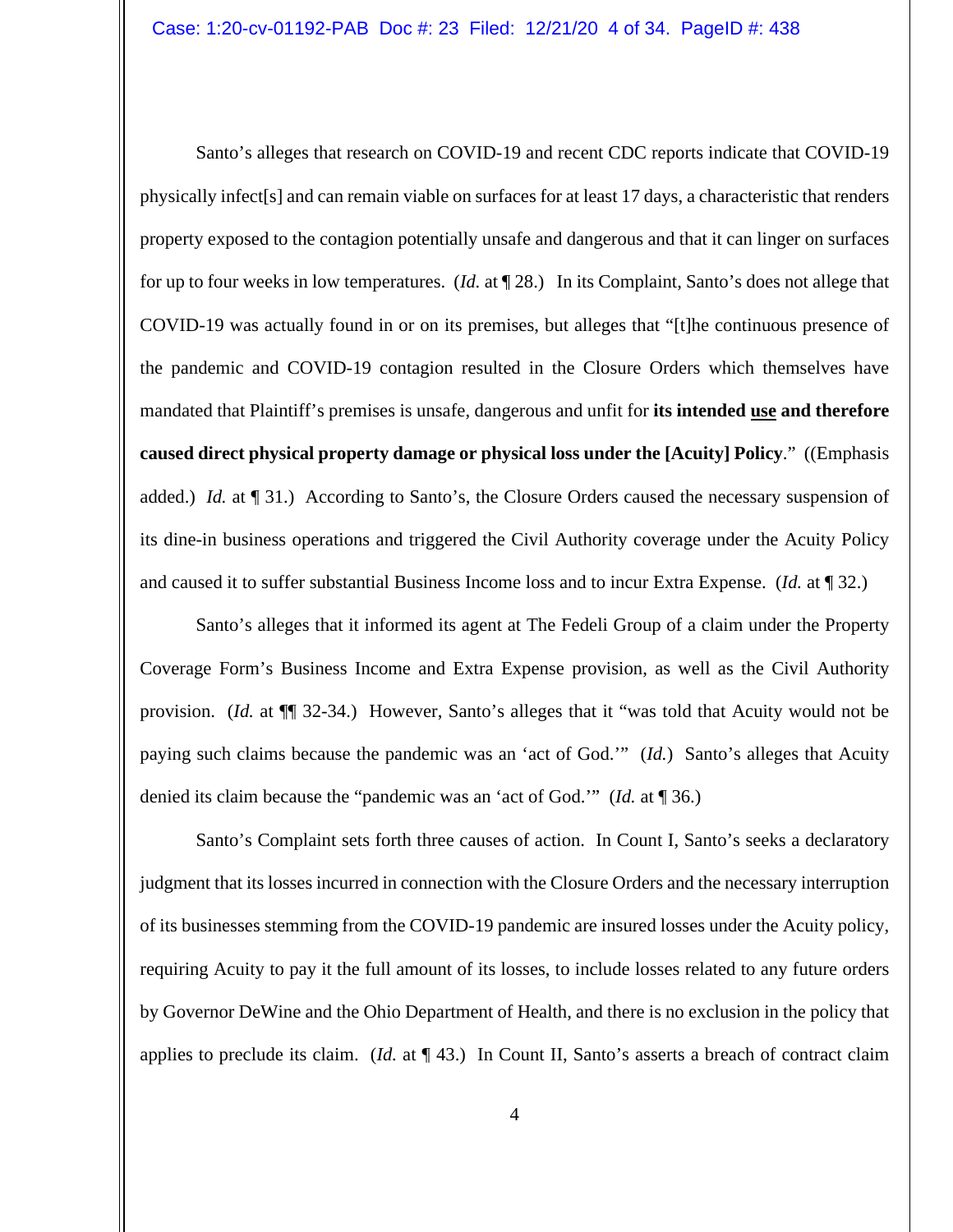against Acuity because it denied coverage for its claim/losses. (*Id.* at ¶¶ 44-51.) In Count III, Santo's asserts a breach of the duty of good faith and fair dealing. (*Id.* at ¶¶ 52-57.)

The Acuity Policy is comprised of several forms and endorsements, including the "Deluxe Bis-Pak Property Coverage Form," number CB-0002(8-15) ("the Property Coverage Form"), which contains the relevant provisions at issue in this matter or applicable to the parties' dispute regarding coverage. (Doc. No. 7-7, PageID# 125-51.) The insuring agreement of the Property Coverage Form reads as follows:

We will pay for **direct physical loss of or damage to** Covered Property at the premises described in the Declarations caused by or resulting from any **Covered Cause of Loss.**

((Emphasis added.) *Id.* at PageID# 126.) The term "Covered Cause of Loss" as used in the Property Coverage Form is defined in relevant part as "Risks of **Direct Physical Loss** unless the loss is: a. Excluded in Property Exclusions. ((Emphasis added.) *Id.* at PageID# 127.) The "Property Definitions" set forth at pages 25 and 26 of the Property Coverage Form and applicable thereto do not include a definition of the phrase "direct physical loss of or damage to" as that phrase is used in the Property Coverage Form insuring agreement, and in the Business Income and Extra Expense provisions of the Property Coverage Form, pursuant to which Santo's seeks indemnification for its business income losses, business interruption and extra expense. Moreover, the "Property Definitions" do not include a definition of "Direct Physical Loss" as that phrase is used in the "Covered Cause of Loss" definition. The "Property Definitions" do not include any definitions of the words "direct", "physical", "loss", or "damage".

The Business Income and Extra Expense coverage provisions are set forth in subsection g. under "5. Additional Coverages", and read in relevant part as follows: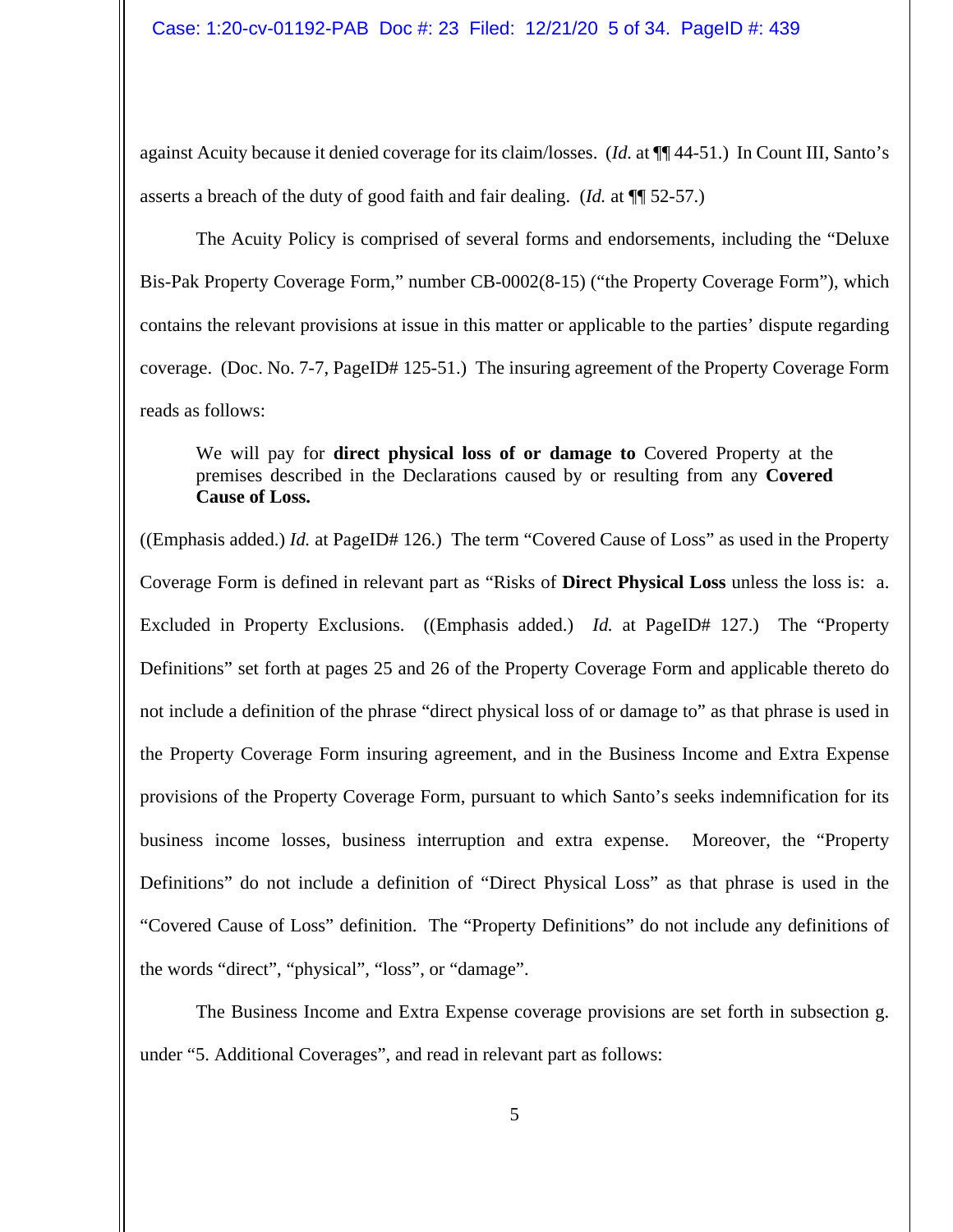## **g. Business Income and Extra Expense**

(1) We will pay for the actual loss of Business Income you sustain due to the necessary suspension of your *operations* during the *period of restoration*. The suspension must be caused by **direct physical loss of or damage to property** at the described premises. **The loss or damage must be caused by or result from a Covered Cause of Loss**….

(3) We will pay necessary Extra Expense you incur during the *period of restoration* that you would not have incurred if there had been no **direct physical loss or damage to property** at the described premises. The loss or damage must be caused by or result from a Covered Cause of Loss.

…

…

(4) Extra Expense means expense incurred:

(a) To avoid or minimize the suspension of business and to continue *operations*:

(i) At the described premises; or

(ii) At replacement premises or at temporary locations, including relocation expenses, and costs to equip and operate the replacement or temporary locations.

(b) To minimize the suspension of business if you cannot continue *operations*.

 $(c)$  To:

(i) Repair or replace any property; or

(ii) Research, replace or restore the lost information on damaged *valuable papers and records*:

To the extent it reduces the amount of loss that otherwise would have been payable under the Additional Coverage.

(5) We will only pay for Loss of Business Income or Extra Expense that you sustain during the *period of restoration* and that occurs within 12 consecutive months after the date of direct physical loss or damage. Items (1) through (5) of this Additional Coverage are not subject to the Limits of Insurance.

…

((Emphasis added.) Doc. No. 7-7, PageID# 130-31.)

The terms "*operations*" and "*period of restoration*" are defined in the "Property Definitions"

section as follows:

8. "*Operations*" mean your business activities occurring at the described premises.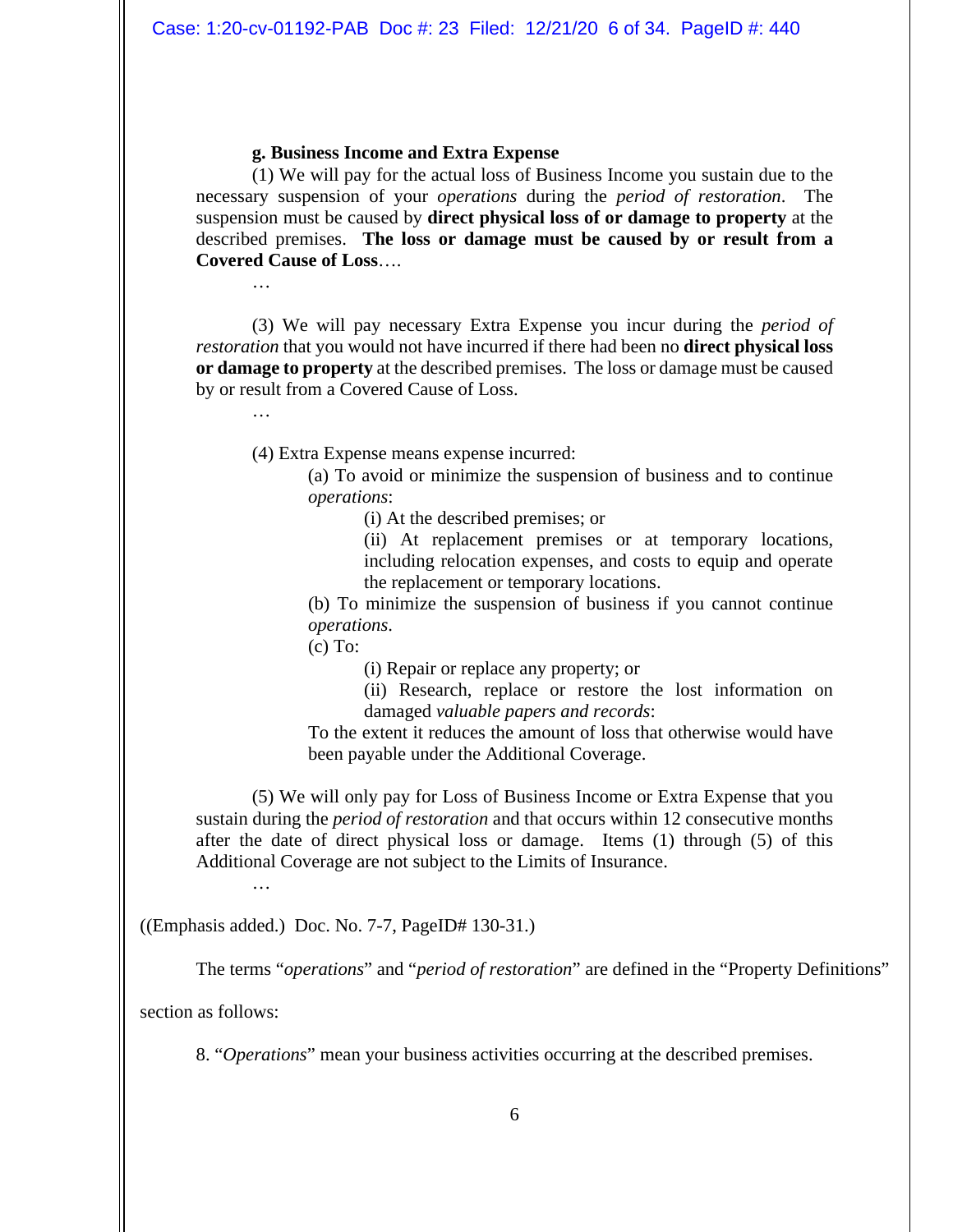9. "*Period of restoration*" means the period of time that:

a. Begins:

(1) 24 hours after time of **direct physical loss or damage** for Business Income coverage; or

(2) Immediately after the time of **direct physical loss of damage** for Extra Expense coverage;

**Caused by or resulting from any Covered Cause of Loss** at the described premises; and

b. Ends on the earlier of:

(1) The date when the property at the described premises should be **repaired, rebuilt or replaced** with reasonable speed and similar quality; or

(2) The date when business is resumed at a new permanent location. *Period of restoration* does not include any increased period required due to the enforcement of any ordinance of law that:

a. Regulates the construction, use or repair, or requires the tearing down of any property; or

b. Requires any insured or others to test for, monitor, clean up, remove, contain, treat, detoxify or neutralize or in any way respond to or assess the effects of *pollutants*.

The expiration date of this policy will not cut short the *period of restoration*.

((Emphasis added.) *Id*. at PageID# 151.)

The Civil Authority coverage provisions are set forth in subsection h. under "5. Additional

Coverages." They read in relevant part as follows:

# **h. Civil Authority**

When a **Covered Cause of Loss causes damage to property** other than property at the described premises, we will pay for the actual loss of Business Income you sustain and necessary Extra Expense caused by action of civil authority that prohibits access to the described premises, provided that both of the following apply:

(1) Access to the area immediately surrounding the damaged property is prohibited by civil authority as a result of the damage, and the described premises are within that area; and

(2) The action of civil authority is taken in response to dangerous physical conditions resulting from the damage or continuation of the Covered Cause of Loss that caused the damage, or the action is taken to enable a civil authority to have unimpeded access to the damaged property. . . . .

(Doc. No. 7-7, PageID# 131-32, and endorsement CB-7410 (8-15), PageID # 176.)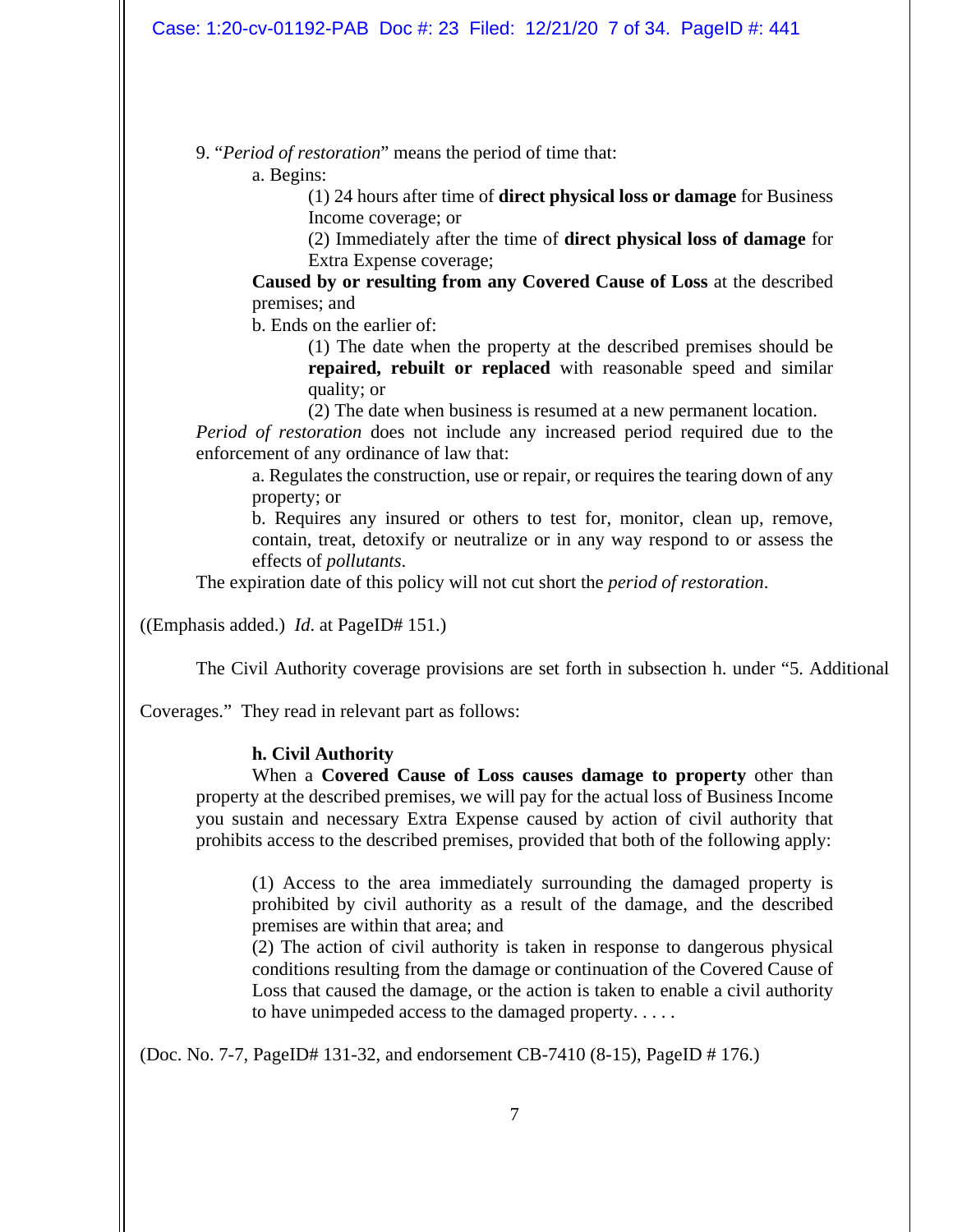The "Property Exclusions" set forth under and applicable to the Property Coverage Form

include an exclusion for damage caused directly or indirectly by viruses or bacteria, to wit:

1. We will not pay for loss or damage caused directly or indirectly by any of the following. Such loss or damage is excluded regardless of any other cause or event that contributes concurrently or in any sequence to the loss. These exclusions apply whether or not the loss event results in widespread damage or affects a substantial area.

. . .

# **i. Virus Or Bacteria**

(1) Any virus, bacterium, or other microorganism that induces or is capable of inducing physical distress, illness or disease. . . .

(*Id.*, PageID# 139-40.)

# **B. Procedural History**

On April 24, 2020, Santo's filed a Complaint in the Court of Common Pleas of Cuyahoga County, Ohio against Acuity. (Doc. No. 1.) On May 29, 2020, Acuity removed this action to this Court, pursuant to 28 U.S.C. § 1441, as complete diversity of citizenship exists between Santo's and Acuity, and the amount in controversy exceeds \$75,000, pursuant to 28 U.S.C. § 1331(a)(1). (Doc.

No. 1, PageID# 2.)

Acuity filed a Motion to Dismiss Santo's Complaint on June 19, 2020 ("Acuity's Motion"). (Doc. No. 7.) On July 14, 2020, Santo's moved for an extension of time to file an Opposition to Acuity's Motion to Dismiss, pending multidistrict litigation consolidation efforts regarding various COVID-19 insurance coverage disputes. (Doc. No. 8.) The Court granted Santo's motion on July 15, 2020.

 On August 10, 2020, Acuity filed a Supplemental Authority in Favor of its Motion to Dismiss. (Doc. No. 10.) On August 20, 2020, Acuity filed a Notice that the Judicial Panel on Multidistrict Litigation rejected the consolidation of an industry-wide COVID-19 insurance coverage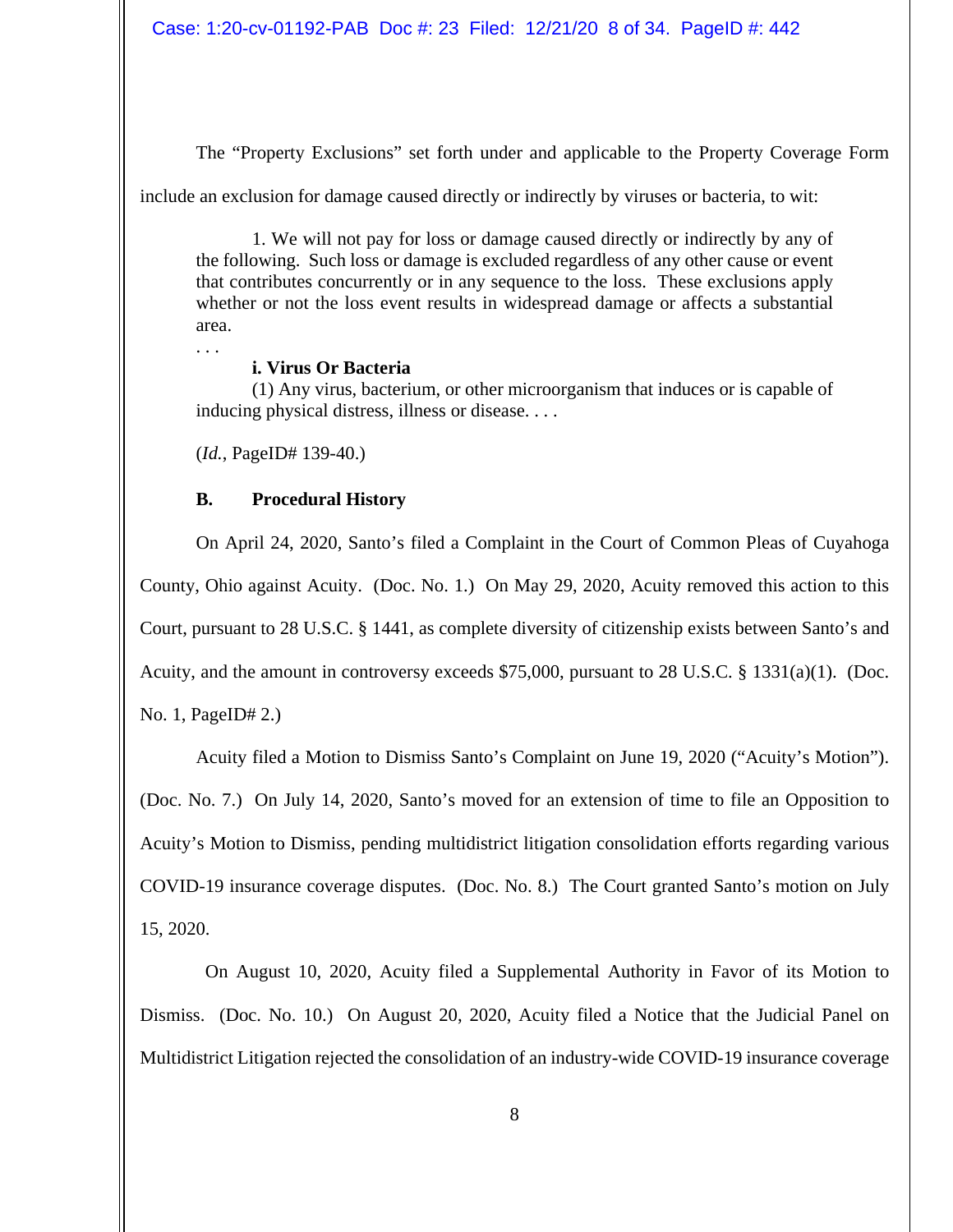MDL dispute. (Doc. No. 11.) On August 21, 2020, Santo's moved for, and received, another extension to file its Opposition to Acuity's Motion to Dismiss. (Doc. No. 12.) On September 11, 2020, Santo's filed a Response in Opposition to Acuity's Motion ("Santo's Opposition"). (Doc. No. 13.) Acuity filed a Reply in Support of its Motion to Dismiss on September 25, 2020 ("Acuity's Reply"). (Doc. No. 14.) Thus, on September 25, 2020, Acuity's Motion to Dismiss became ripe for a decision.

After Acuity's Motion to Dismiss became ripe, Santo's filed several Supplemental Authorities in Support of its Opposition to Acuity's Motion to Dismiss on: October 6, 2020 (Doc. No. 15); October 20, 2020 (Doc. No. 17); November 17, 2020 (Doc. No. 19); and December 3, 2020 (Doc. No. 21). Acuity filed a Response to each of Santo's Supplemental Authorities on: October 12, 2020 (Doc. No. 16); October 23, 2020 (Doc. No. 18); November 24, 2020 (Doc. No. 20); and December 4, 2020 (Doc. No. 22).

#### **II. Acuity's Motion to Dismiss**

#### **A. Legal Standard**

Acuity moves to dismiss Santo's Complaint for failure to state a claim under Fed. R. Civ. P. 12(b)(6). Under Fed. R. Civ. P. 12(b)(6), the Court accepts the plaintiff's factual allegations as true and construes the Complaint in the light most favorable to the plaintiff. *See Gunasekara v. Irwin*, 551 F.3d 461, 466 (6th Cir. 2009). In order to survive a motion to dismiss under this Rule, "a complaint must contain (1) 'enough facts to state a claim to relief that is plausible,' (2) more than 'formulaic recitation of a cause of action's elements,' and (3) allegations that suggest a 'right to relief above a speculative level.'" *Tackett v. M & G Polymers, USA, LLC*, 561 F.3d 478, 488 (6th Cir.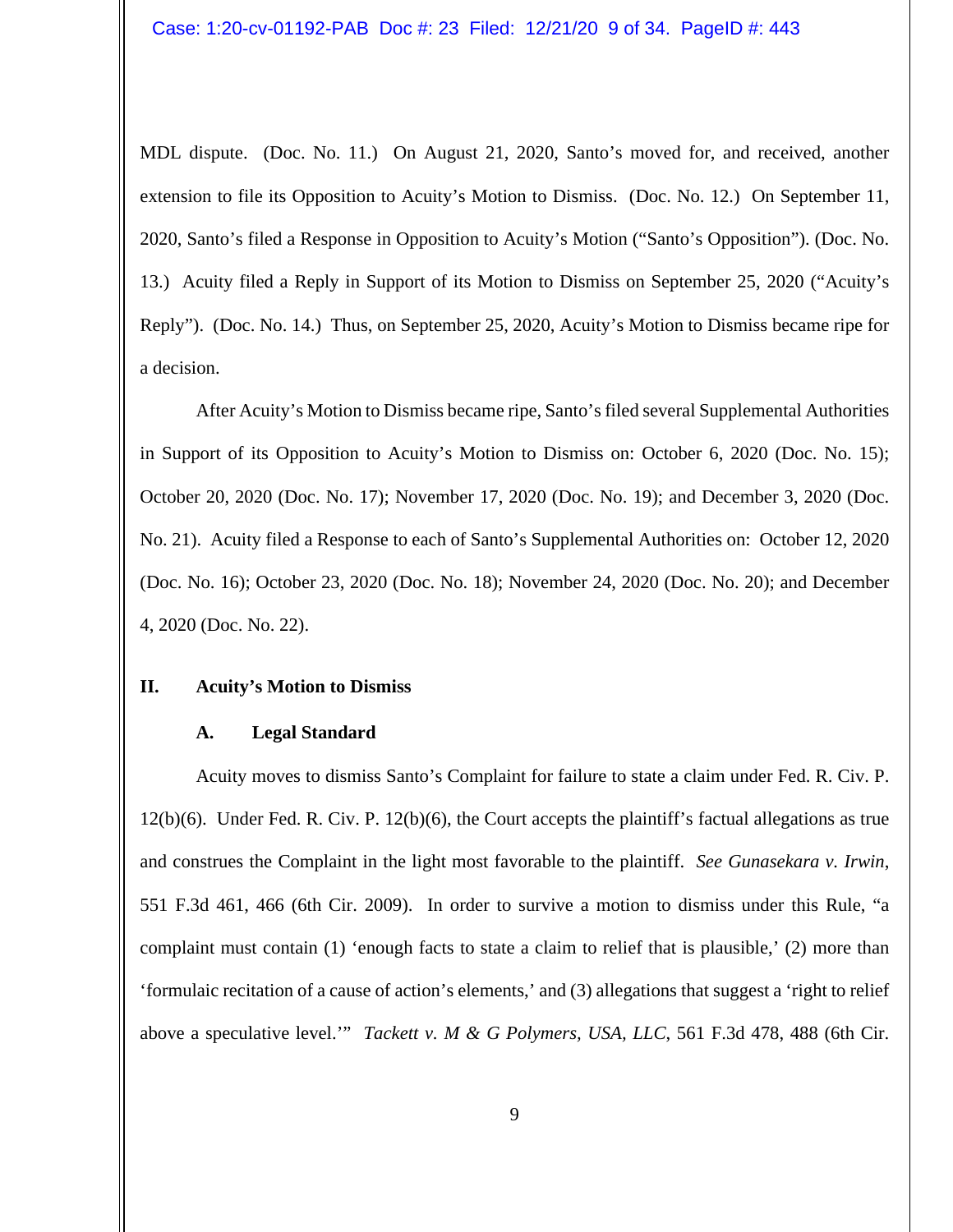2009) (quoting in part *Bell Atlantic Corp. v. Twombly*, 550 U.S. 544, 555-56, 127 S.Ct. 1955, 167 L.Ed.2d 929 (2007)).

The measure of a Rule 12(b)(6) challenge—whether the Complaint raises a right to relief above the speculative level—"does not 'require heightened fact pleading of specifics, but only enough facts to state a claim to relief that is plausible on its face.'" *Bassett v. National Collegiate Athletic Ass'n*., 528 F.3d 426, 430 (6th Cir. 2008) (quoting in part *Twombly*, 550 U.S. at 555-56, 127 S.Ct. 1955). "A claim has facial plausibility when the plaintiff pleads factual content that allows the court to draw the reasonable inference that the defendant is liable for the misconduct alleged." *Ashcroft v. Iqbal*, 556 U.S. 662, 678, 129 S.Ct. 1937, 173 L.Ed.2d 868 (2009). Deciding whether a complaint states a claim for relief that is plausible is a "context-specific task that requires the reviewing court to draw on its judicial experience and common sense." *Id.* at 679.

Consequently, examination of a complaint for a plausible claim for relief is undertaken in conjunction with the "well-established principle that 'Federal Rule of Civil Procedure 8(a)(2) requires only a short and plain statement of the claim showing that the pleader is entitled to relief.' Specific facts are not necessary; the statement need only 'give the defendant fair notice of what the . . . claim is and the grounds upon which it rests.'" *Gunasekera*, 551 F.3d at 466 (quoting in part *Erickson v. Pardus*, 551 U.S. 89, 127 S.Ct. 2197, 2200, 167 L.Ed.2d 1081 (2007)) (quoting *Twombly,* 127 S.Ct. at 1964). Nonetheless, while "Rule 8 marks a notable and generous departure from the hypertechnical, code-pleading regime of a prior era . . . it does not unlock the doors of discovery for a plaintiff armed with nothing more than conclusions." *Iqbal,* 556 U.S. at 679, 129 S.Ct. 1937.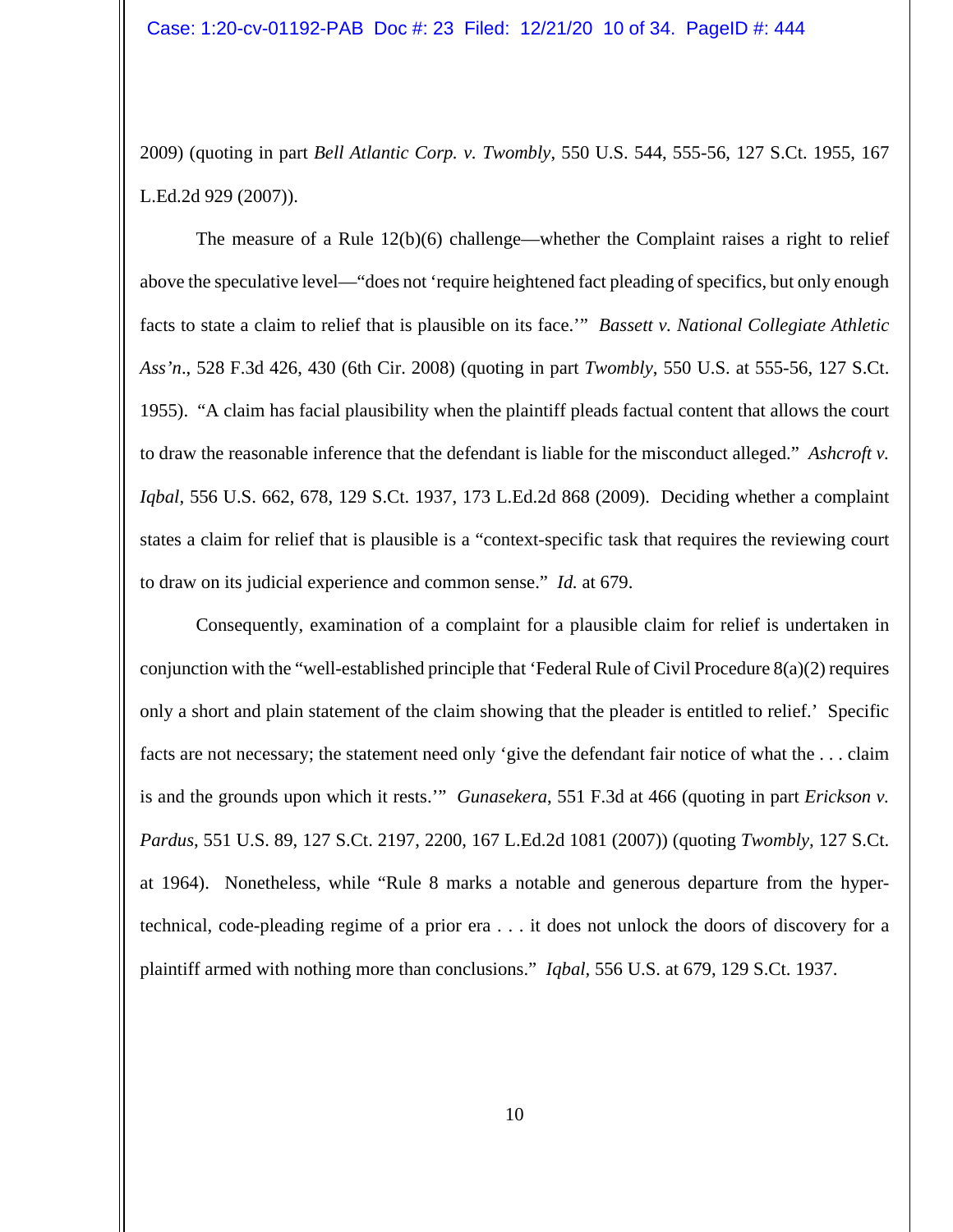#### **B. Analysis**

Acuity seeks to dismiss Santo's Complaint for two overarching reasons. First, Acuity argues that the Property Coverage Form does not provide any coverage for the financial losses Santo's alleges it incurred due to the Closure Orders and the general economic downturn caused by the COVID-19 pandemic. Acuity asserts that in its Complaint, Santo's does not plausibly allege that the Closure Orders or pandemic resulted in any sort of direct physical loss to, direct physical loss of, or damage to, its property, i.e, what it argues Ohio law dictates means physical, structural or tangible damage or loss to property, to state a threshold claim for Business Income, Extra Expense, or Civil Authority coverage under the Property Coverage Form. Acuity argues that Santo's must plead direct physical loss or damage to its property to trigger coverage under the Property Coverage Form and its failure to do so is fatal to its claims. Stated differently, Acuity argues that direct physical loss to, direct physical loss of, or damage to Santo's property or covered premises does not mean a loss of use of its covered premises, i.e., its dine-in operations, substantial, partial, or otherwise. Second, Acuity argues that, even if Santo's Complaint can be evaluated or interpreted as alleging that the Closure Orders resulted in direct physical damage or loss to the Covered Premises, the Property Coverage Form contains a broad virus exclusion that applies to the COVID-19 pandemic, precluding coverage to Santo's.

In its Response to Acuity's Motion to Dismiss, and citing to its Complaint, Santo's in effect and correctly asserts that its Complaint includes the allegation that it "suffered direct physical loss **of the use of its property** as result of the pandemic and government closure orders that made its property uninhabitable and/or unusable for its intended business operation." ((Emphasis added.) Doc. No. 13, PageID # 272.) Santo's also in effect and correctly asserts that its Complaint includes the allegations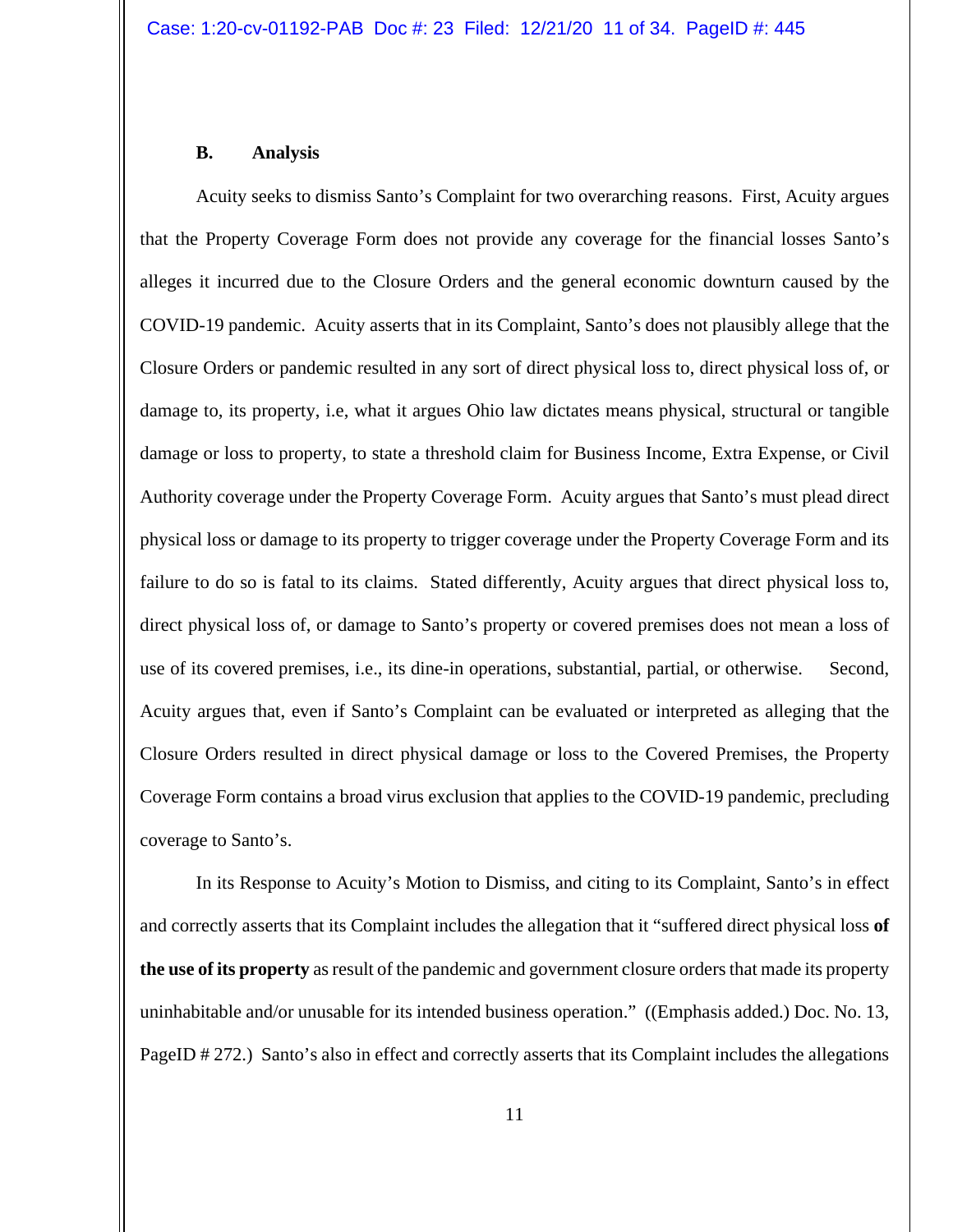that the "continuous presence of the pandemic and COVID-19 contagion, that resulted in the Closure Orders "mandate[] that Santo's premises is unsafe, dangerous and unfit **for its intended use**," and "[a]s such, the COVID-19 contagion and pandemic caused direct physical property damage or physical loss of Santo's property." (Doc. No. 13, PageID # 275.) And, Santo's reasserts what it alleged in its Complaint, i.e., that it "suffered substantial business income loss and incurred extra expense as a result of the pandemic and Closure Orders." (*Id.*) Santo's also argues that the virus exclusion is ambiguous because it does not clearly intend to exclude losses as a result of Closure Orders due to a pandemic and therefore, it does not apply to preclude coverage to it.

### **1. Interpretation of Insurance Contracts Under Ohio Law**

Acuity removed this matter on the basis of diversity jurisdiction under 28 U.S.C.  $\S$  1332(a)(1). Specifically, complete diversity of citizenship exists between Santo's, a citizen of Ohio, and Acuity, a Wisconsin corporation with its principal place of business in Wisconsin, and the amount in controversy is greater than \$75,000. (Doc. No. 1.) Moreover, the policy declarations state that Santo's insured premises are located in Ohio. (Doc. No. 7-7, PageID# 105.) Therefore, Ohio law applies. *See, e.g., Ohayon v. Safeco Ins. Co. of Ill.*, 91 Ohio St.3d 474, 479 (Ohio 2001). Accordingly, the Court will briefly address the general principles governing the interpretation of insurance contracts under Ohio law. These principles will inform the Court's subsequent analysis of the parties' arguments. Under Ohio law, "[a]n insurance policy is a contract whose interpretation is a matter of law." *Sharonville v. Am. Employers Ins. Co.*, 846 N.E.2d 833, 836 (Ohio 2006) (*citing Alexander v. Buckeye Pipe Line Co*., 374 N.E.2d 146, 150 (Ohio 1978)). A court "examine[s] the insurance contract as a whole and presume that the intent of the parties is reflected in the language used in the policy." *Westfield Ins. Co. v. Galatis*, 797 N.E.2d 1256, 1261 (Ohio 2003).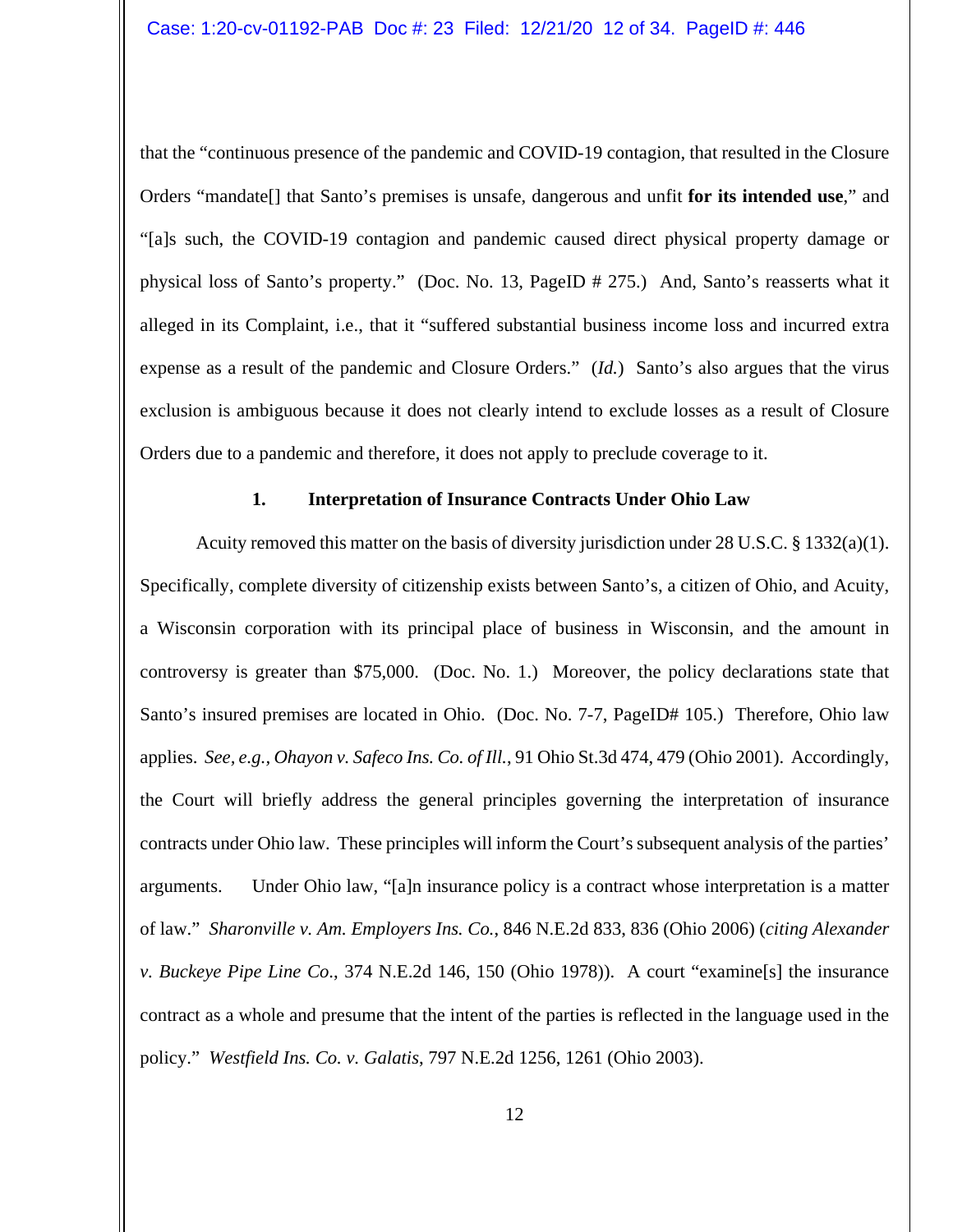"Simply because a term in a contract is not defined does not mean that the policy is ambiguous." *Penton Media, Inc. v. Affiliated Fm Ins. Co.*, No. 1:03-cv-2111, 2005 WL 8171363, at \*6 (N.D. Ohio Sept. 30, 2005) (citing *Chicago Title Ins. Co. v. Huntington Nat'l Bank*, 719 N.E.2d 955, 959 (Ohio 1999)). Rather, a court must "look to the plain and ordinary meaning of the language used in the policy unless another meaning is clearly apparent from the contents of the policy." *Westfield Ins. Co.*, 797 N.E.2d at 1261. "When the language of a written contract is clear, a court may look no further than the writing itself to find the intent of the parties. . . . As a matter of law, a contract is unambiguous if it can be given a definite legal meaning." *Id.*

On the other hand, if a contract is ambiguous, "a court may consider extrinsic evidence to ascertain the parties' intent." *Id.* A court may not "alter a lawful contract by imputing an intent contrary to that expressed by the parties." *Id.* at 1261-62. In the insurance context, "[i]f provisions are susceptible of more than one interpretation, they 'will be construed strictly against the insurer and liberally in favor of the insured.'" *Sharonville*, 846 N.E.2d at 836 (quoting *King v. Nationwide Ins. Co.*, 519 N.E.2d 1380, syllabus (Ohio 1988)). "Additionally, 'an exclusion in an insurance policy will be interpreted as applying only to that which is *clearly* intended to be excluded.'" *Id.* (quoting *Hybud Equip. Corp. v. Sphere Drake Ins. Co., Ltd.* 597 N.E.2d 1096, 1102 (Ohio 1992)).

This rule has limitations. While an insurance policy that is "reasonably open to different interpretations will be construed most favorably for the insured, that rule will not be applied so as to provide an unreasonable interpretation of the words of the policy." *Westfield Ins. Co.*, 797 N.E.2d at 1261 (quoting *Morfoot v. Stake*, 190 N.E.2d 573, syllabus (Ohio 1963)).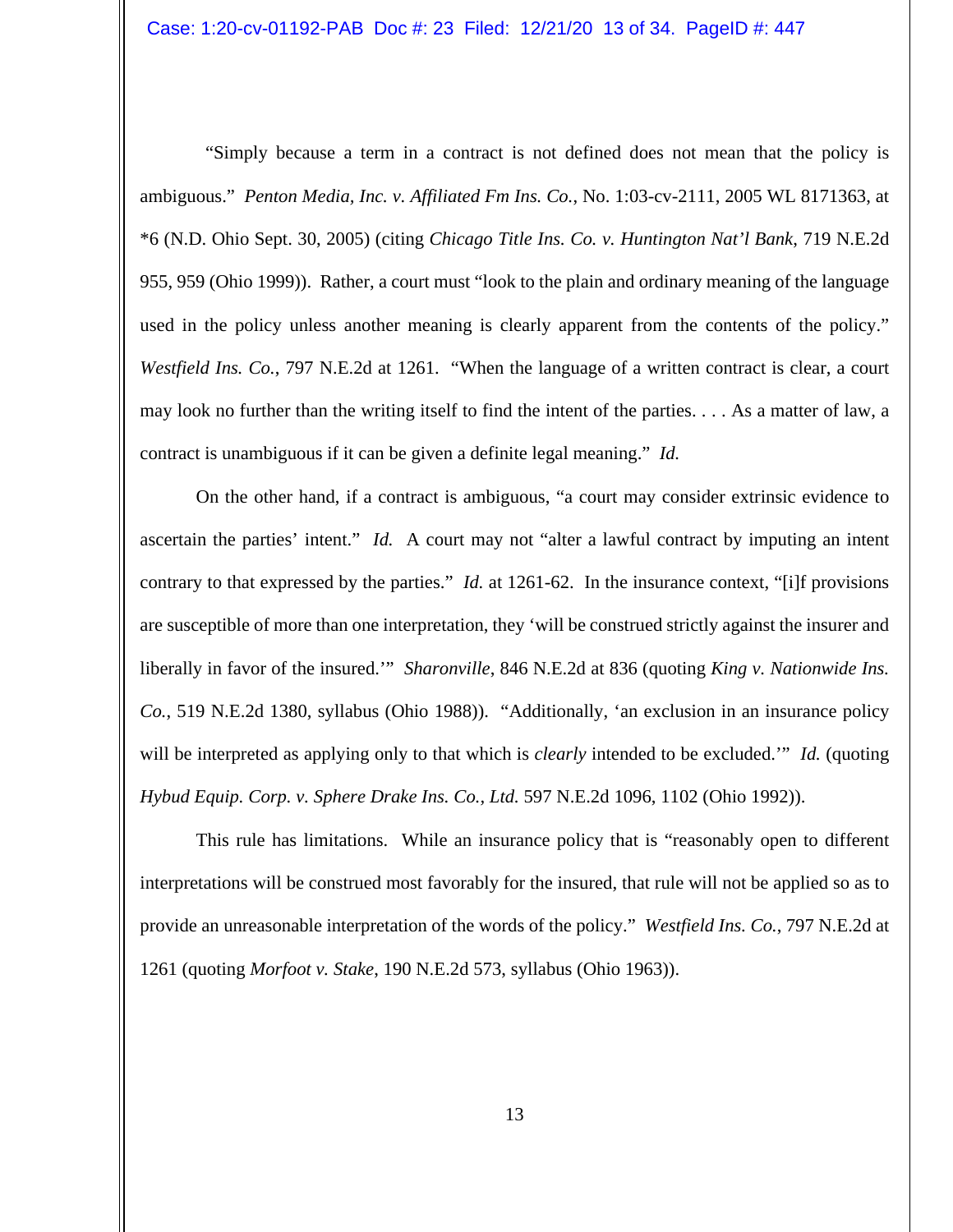## **2. Threshold Claim for Business Income and Extra Expense Coverage**

The parties dispute whether Santo's allegations establish the threshold "direct physical loss of or damage to property at the insured premises" required by the Property Coverage Form. Specifically, the parties dispute the definition of "direct physical loss of or damage to" under the Property Coverage Form. Acuity argues that Santo's fails to plead harm that meets the Property Coverage Form's threshold of "direct physical loss of or damage to property," as the phrase is construed under Ohio law. (Doc. No. 7-1, PageID# 48-49.) Therefore, Acuity argues, Santo's entire Complaint must be dismissed because Santo's cannot make out a threshold claim for coverage. (*Id.*) According to Acuity, Ohio case law construes "direct physical loss of or damage to" to mean "distinct, demonstrable, physical alteration" of insured property. (*Id.*) Acuity argues that Santo's pleads no such tangible alteration of its property, but merely pleads the general existence of COVID-19 and the Closure Orders, neither of which physically altered Santo's property. (*Id.* at PageID# 51.) Acuity also argues its interpretation that "direct physical loss" requires physical alteration of the property is further buttressed by Property Coverage Form language discussing a "period of restoration" after a direct physical loss. (*Id.* at PageID# 52.) Moreover, Acuity argues that Santo's does not allege the presence of COVID-19 on its premises and that, even if it had, a virus damages human tissue, not inanimate objects like restaurant buildings, tables, and ovens. (*Id.*) Finally, Acuity argues that the Closure Orders did not inflict physical damage on Santo's premises, but only prevented Santo's from conducting on-site dining operations. (*Id.* at PageID# 53.)

Santo's responds that, first and foremost, Acuity attempts to transform its Motion to Dismiss into a Motion for Summary Judgment. (Doc. No. 13, PageID# 281-82.) Next, Santo's argues that insurance contracts are contracts of adhesion and so the Court must resolve any ambiguity in the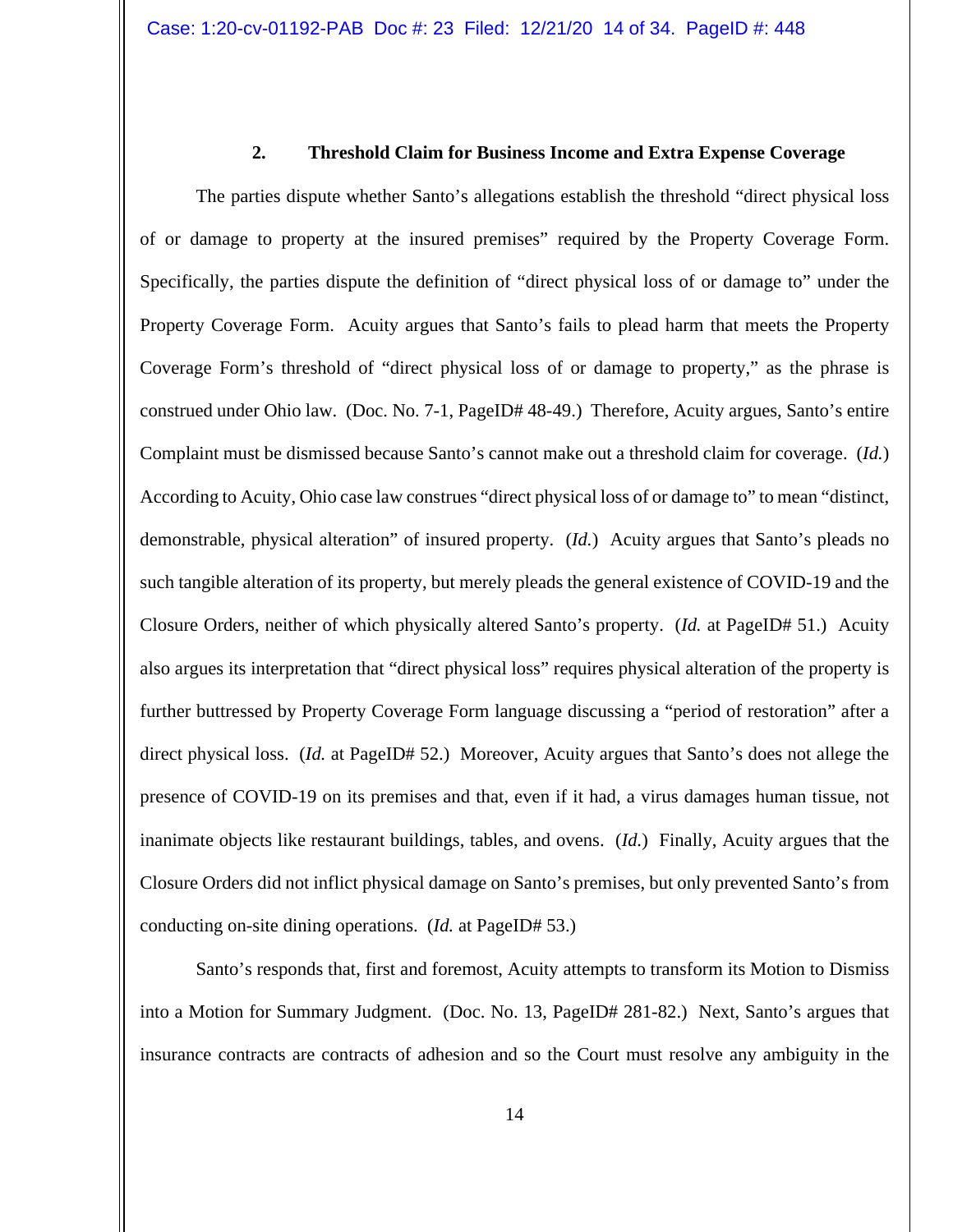Property Coverage Form's terms in favor of Santo's, not Acuity.<sup>[2](#page-14-0)</sup> (Id. at PageID# 285.) Santo's argues that Acuity's interpretation of "direct physical loss of or damage to" is too narrow and is also contrary to the plain, reasonable, and intended language of the Property Coverage Form. (*Id.* at PageID# 290.)

Santo's further argues that "direct physical loss of or damage to" contains two separate bases for coverage. Santo's argues that "direct physical loss of" insured property should be read as an additional basis for coverage beyond "damage to" insured property because these phrases are stated in the disjunctive (i.e., separated by "or"). (*Id.*) According to Santo's, Acuity ignores this "physical loss" basis for coverage. (*Id.*) Santo's argues that "physical loss" cannot *also* mean "damage," otherwise either "loss" or "damage" would be ignored as mere surplusage. (*Id.* at PageID# 291.)

According to Santo's, because the Property Coverage Form contemplates coverage for either "physical loss" *or* "damage," Santo's need not plead that it has suffered *structural damage* because it pleaded *loss* of **use** of its premises as a result of the State's Closure Orders. ((Emphasis added.) *Id.* at PageID# 291-95.) To support this argument, Santo's cites nearly two dozen non-Ohio cases for the proposition that "the majority of courts nationwide agree that physical 'loss' does not require structural damage," but that "lost operations or inability to use the business is sufficient." (*Id.* at PageID# 292.) Santo's emphasizes that the loss **of functionality** also constitutes loss. ((Emphasis added.) *Id.* at PageID# 293.)

<span id="page-14-0"></span><sup>&</sup>lt;sup>2</sup> The Court notes that in Santo's Opposition, many of Santo's arguments about the definition of "physical loss of or damage to" are found under the subheading "The Civil Authority Orders Were Issued as a Result of Damage to Property." (Doc. No. 13, PageID# 290-96.) Nevertheless, many of the arguments under this subheading address the issue of threshold coverage under the Property Coverage Form and the interpretation of the phrase "physical loss of or damage to" as found in the opening of the Property Coverage Form, in subsection g, "Business Income and Extra Expense," and in subsection h, "Civil Authority." The Court construes Santo's arguments to apply with equal force to the questions of threshold coverage under both the Business Income and Extra Expense provision, as well as the Civil Authority provision.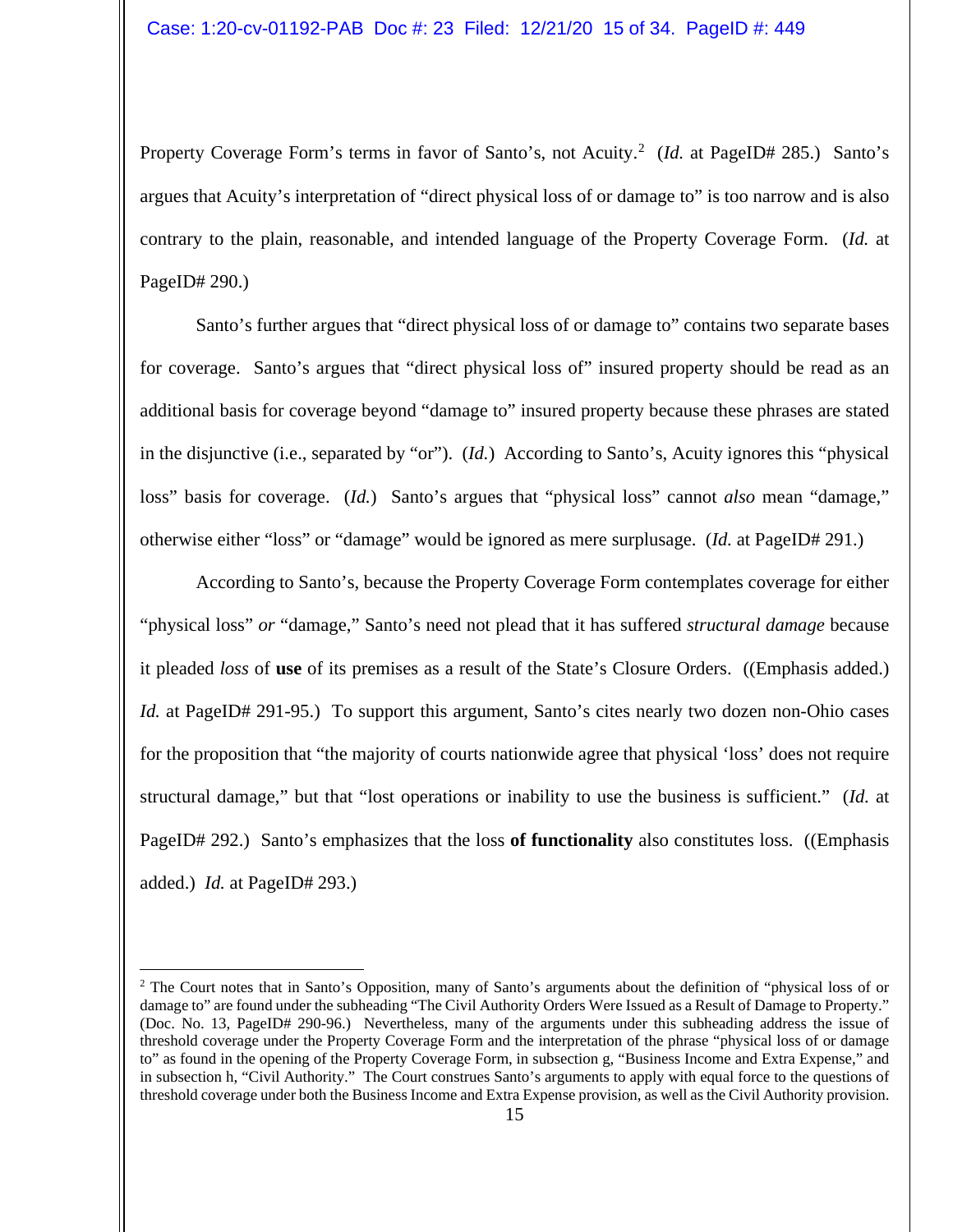Further, Santo's argues that Acuity's "strained interpretation" of "direct physical loss of or damage to" adds in words that do not exist in the Property Coverage Form, such as "tangible," "structural," and "structural integrity." (*Id.* at PageID# 292.) Santo's argues that if this provision is clear and unambiguous, Acuity would not need to add words to the provision that do not exist in the Property Coverage Form. (*Id.*) Alternatively, if the Property Coverage Form is ambiguous, then the provision should be interpreted in favor of Santo's, not Acuity. (*Id.*)

The Court finds that Santo's fails to plead a threshold claim of "direct physical loss of or damage to" its insured premises, and therefore, Santo's claim for Business Income and Extra Expense coverage fails. The Court begins its analysis by examining the language of the Property Coverage Form. The Property Coverage Form does not define "direct physical loss of or damage to" insured property. However, "[s]imply because a term in a contract is not defined does not mean that the policy is ambiguous." *Penton Media, Inc.*, 2005 WL 8171363, at \*6. When an insurance contract does not define a term, the Court looks to "the plain and ordinary meaning of the language used in the policy unless another meaning is clearly apparent from the contents of the policy." *Westfield Ins. Co.*, 797 N.E.2d at 1261.

Because Santo's insured premises are located in Ohio, and because this matter comes before this Court under diversity jurisdiction, the Court applies Ohio law in its interpretation of the Property Coverage Form at issue here. *See, e.g., Ohayon*, 91 Ohio St.3d at 479. (*See also* Doc. No. 7-7, PageID# 105.) The Ohio Court of Appeals addressed the plain and ordinary meaning of a similar term, "physical injury," in *Mastellone v. Lightning Rod Mut. Ins. Co.* The *Mastellone* court construed the "plain and ordinary meaning" of the term "physical injury" within a homeowner insurance policy "to mean a harm to the property that adversely affects the structural integrity of the house."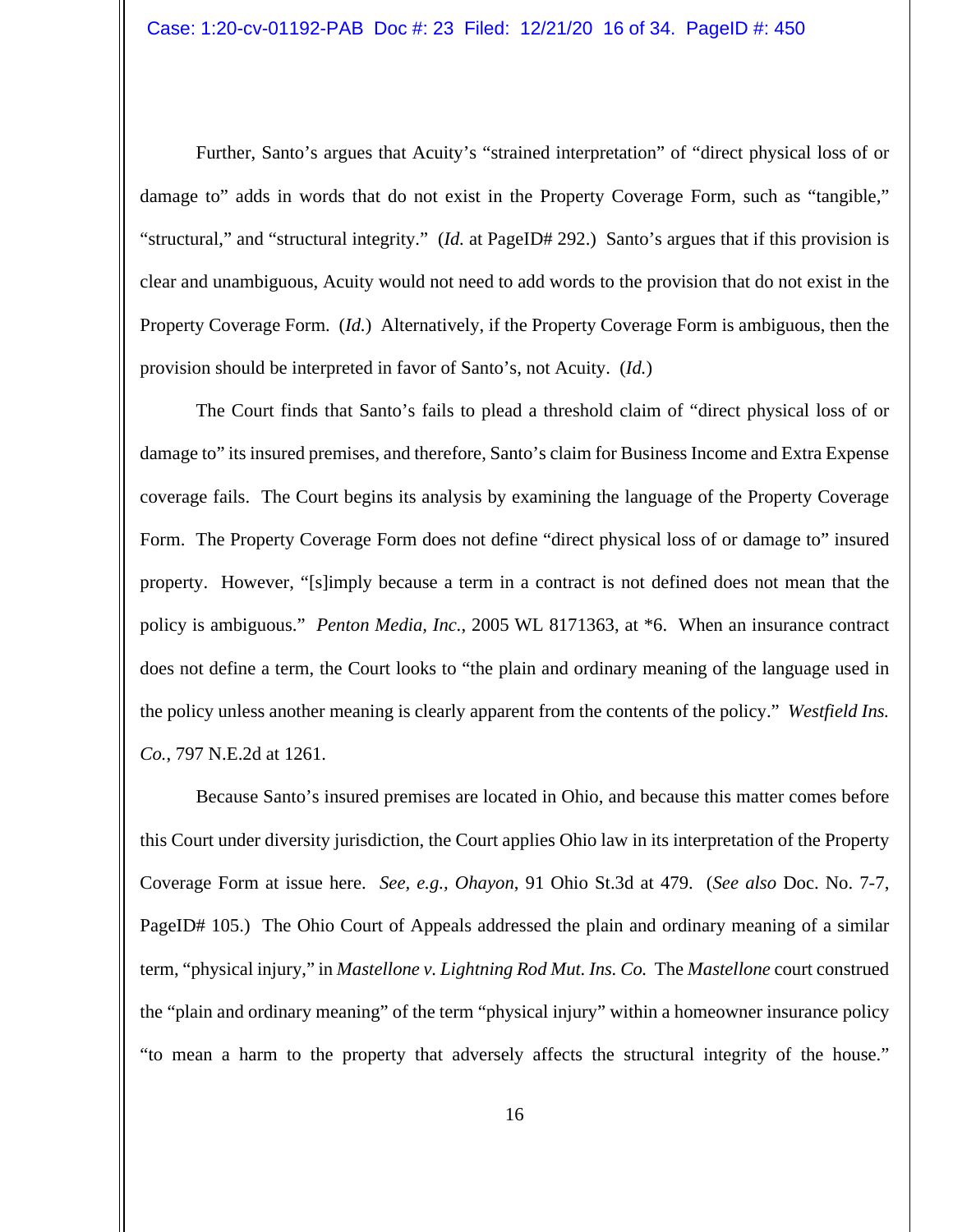*Mastellone v. Lightning Rod Mut. Ins. Co.*, 175 Ohio App. 3d 23, 40 (Ohio 8th Dist. Ct. App. 2008). The court concluded that, while evidence undeniably showed that dark mold stained the exterior siding of the insured's house, "the staining did not rise to the level of 'physical injury' to the siding, because it was only temporary and did not affect the structure of the wood." *Id.* at 41. According to the *Mastellone* court,

The term "physical injury" is undefined by the policy, so we give that term its usual meaning. *Nationwide Mut. Fire Ins. Co. v. Guman Bros. Farm*, 73 Ohio St.3d 107, 108, 652 N.E.2d 684. Read in context with the other terms used in the definition of "property damage," we construe the term "physical injury" to mean a harm to the property that adversely affects the structural integrity of the house. This interpretation is consistent with authorities on insurance law. *See, e.g.,* 10A Couch on Insurance (3d Ed.1998), Section 148:46 ("**The requirement that the loss be 'physical,' given the ordinary definition of that term, is widely held to exclude alleged losses that are intangible or incorporeal, and, thereby, to preclude any claim against the property insurer when the insured merely suffers a detrimental economic impact unaccompanied by a distinct, demonstrable, physical alteration of the property**"); *Comment, Why Fear the Fungus: Why Toxic Mold Is and Is Not the Next Big Toxic Tort* (2004), 52 Buff. L. Rev. 257, 276 (homeowners must show "distinct and demonstrable" damage to property as a result of mold growth, such as "clear physical damage to the structure of the home" to recover under a homeowner policy).

*Id.* at 41 (emphasis added). The *Mastellone* court noted that its definition of "physical injury" comports with widely accepted insurance law authorities, including *Couch on Insurance*. *Id. Couch* underscored that the requirement a loss be "physical" excludes noncorporeal or intangible losses. *Id.*

Construing the term "physical injury" to require damage to the structural integrity of the house, the *Mastellone* court found that plaintiffs "presented no evidence to show that the mold on the siding of their house constituted 'physical damage' as that term is used in the policy." *Id.* at 42. According to the court, "[t]he presence of mold did not alter or otherwise affect the structural integrity of the siding." *Id.* Therefore, the plaintiffs "failed to show that their house suffered any direct physical injury as required by the homeowners' policy." *Id.*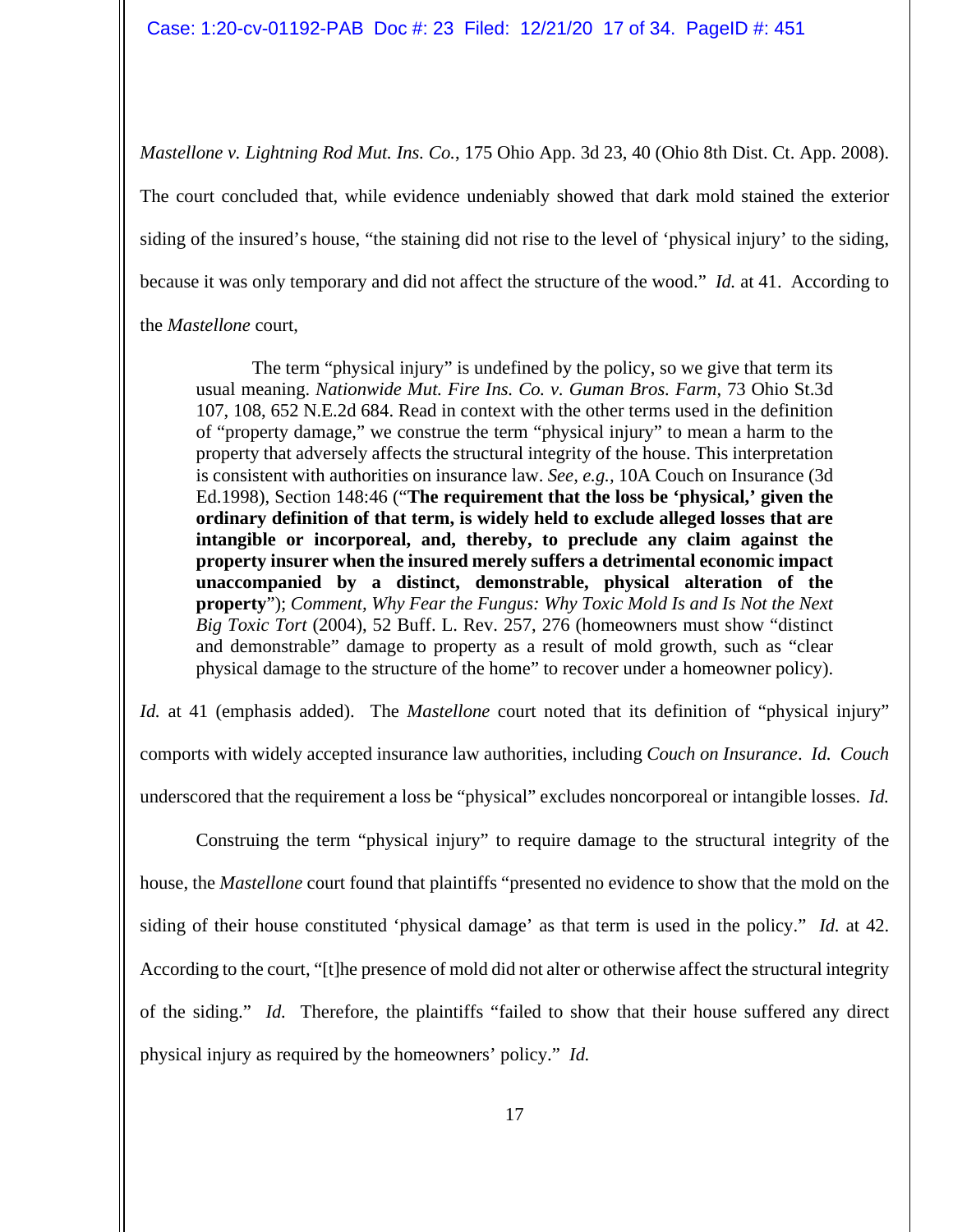The Ohio Court of Appeals applied *Mastellone*'s definition of "physical injury" to require a harm that "adversely affects the structural integrity" of the insured property in two other cases. In *Ohio Cas. Ins. Co. v. Hanna*, the court applied *Mastellone*'s reasoning to determine that property damage resulted when a builder constructed out-of-plumb and out-of-square walls and a crooked roof. *Ohio Cas. Ins. Co. v. Hanna*, Nos. 07CA0016-M, 07CA0017-M, 2008 WL 2581675, at \*3 (Ohio 9th Dist. Ct. App. 2008). According to the court, the builder's failure to squarely frame the house was a "physical injury" because the crooked walls and roof affected the structural integrity of the insured home. *Id.* (citing *Mastellone*, 175 Ohio App. 3d at 40-41). In *Cincinnati Ins. Cos. v. Motorists Mut. Ins. Co.*, when interpreting the undefined term "physical injury to tangible property," the court applied the definition from *Hanna* and *Mastellone*, that a physical injury is a "harm to the property that adversely affects the structural integrity of the house." *Cincinnati Ins. Cos. v. Motorists Mut. Ins. Co.*, 18 N.E.3d 875, 882 n.5 (Ohio 9th Dist. Ct. App. 2014).

Further, as Acuity points out, the Sixth Circuit cited *Mastellone* with approval in *Universal Image Prods., Inc. v. Federal Ins. Co.*, 475 Fed. App'x 569, 573 (6th Cir. 2012). In *Universal*, the insured leased office space that experienced a "significant odor consistent with microbial contamination." *Id.* at 570. Eventually, the odor and contamination grew to be so severe that the insured vacated the premises and filed a claim with its insurer for business disruption coverage. The *Universal* policy—similar to the Property Coverage Form at issue here—provided threshold coverage for "direct physical loss or damage to" insured property. *Id.* at 572. Moreover, like the Property Coverage Form at issue here, the *Universal* policy did not define "direct physical loss or damage." *Id.* The Sixth Circuit noted that, while Michigan case law offered little "insight into the meaning of the phrase 'direct physical loss or damage,'" the Michigan Court of Appeals indicated that it may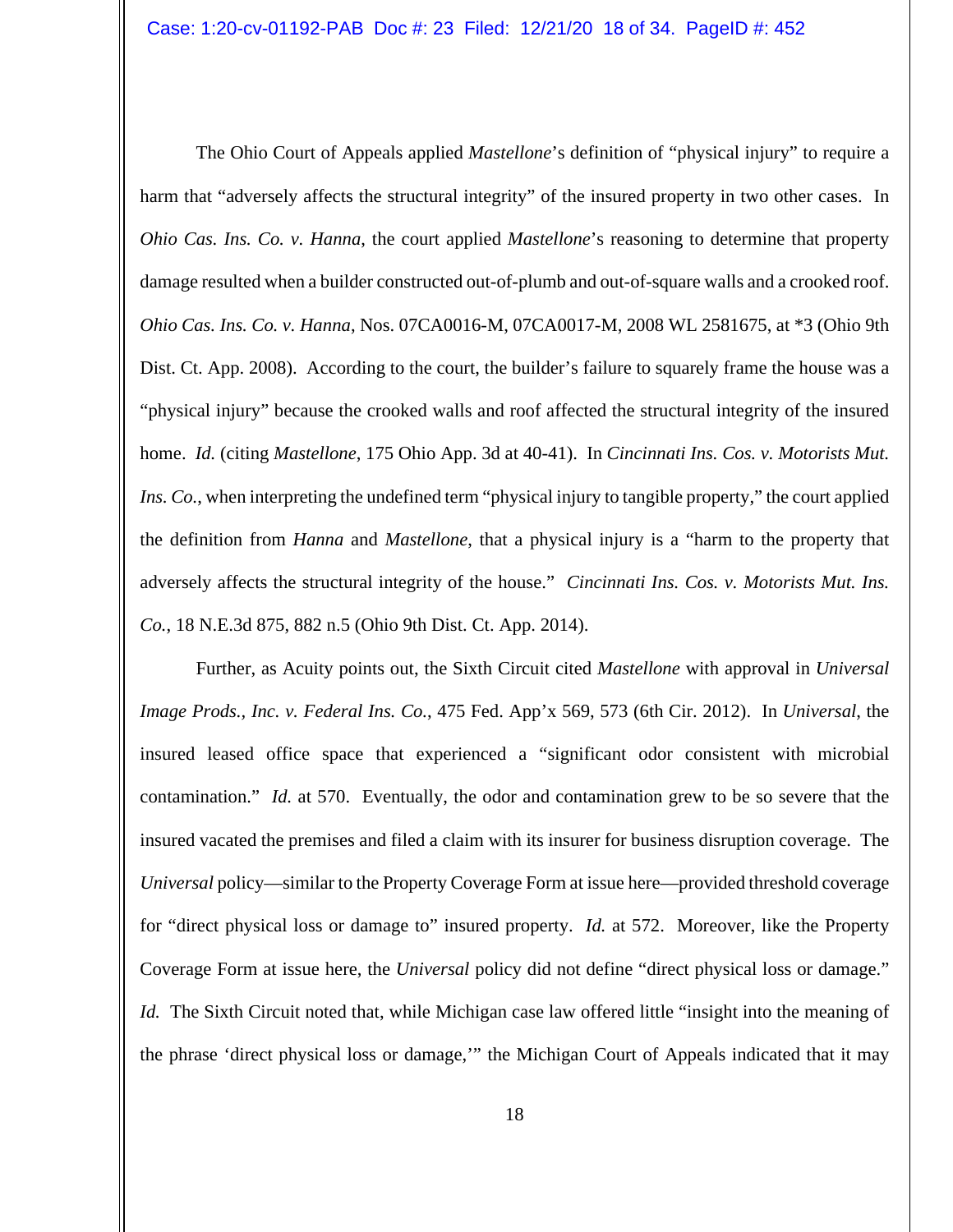interpret "direct physical loss" to require tangible loss. *Id.* (citing *Acorn Investment Co. v. Michigan Basic Property Insurance Ass'n*, No. 284234, 2009 WL 2952677, at \*1 (Mich. Ct. App. Sept. 15, 2009)). According to the Sixth Circuit, if Michigan indeed interpreted "direct physical loss" to require tangible loss, then coverage must be denied. *Id.* Citing *Mastellone*, the Sixth Circuit noted that Universal did not experience "tangible, physical losses, but economic losses" because Universal's landlord paid for all microbial remediation efforts and "not a single piece of Universal's **physical property** was **lost or damaged** as a result of mold or bacterial contamination." (Emphasis added.) *Id.* at 573. The Sixth Circuit concluded that, while Universal demonstrated that it suffered significant inconvenience from the persistent odor, it did not also suffer **tangible** damage. (Emphasis added.) *Id.* at 575 (noting that, "[m]ore importantly, no insured property was damaged or replaced as a result of odor").

In the instant case, Santo's does not allege that any physical force has altered or otherwise affected the property. Santo's does not allege anything that could be remotely considered "physical damage" as construed in *Mastellone*. Instead, Santo's alleges that the Closure Orders "mandated that Plaintiff's premises is unsafe, dangerous, and unfit for its intended use and therefore caused direct physical property damage or physical loss under the Policy." (Doc. No. 1-1, ¶ 31.) The Closure Orders simply did not create physical damage on Santo's premises. Santo's does not plead the existence of any physical force that destroyed, compromised, or injured Santo's property. There is no such physical force that rendered Santo's property unusable or inaccessible. The Closure Orders are not a physical intrusion on Santo's property.

Further bolstering the conclusion that Santo's must demonstrate some type of tangible physical alteration in order to claim coverage for a "direct physical loss of or damage to" its premises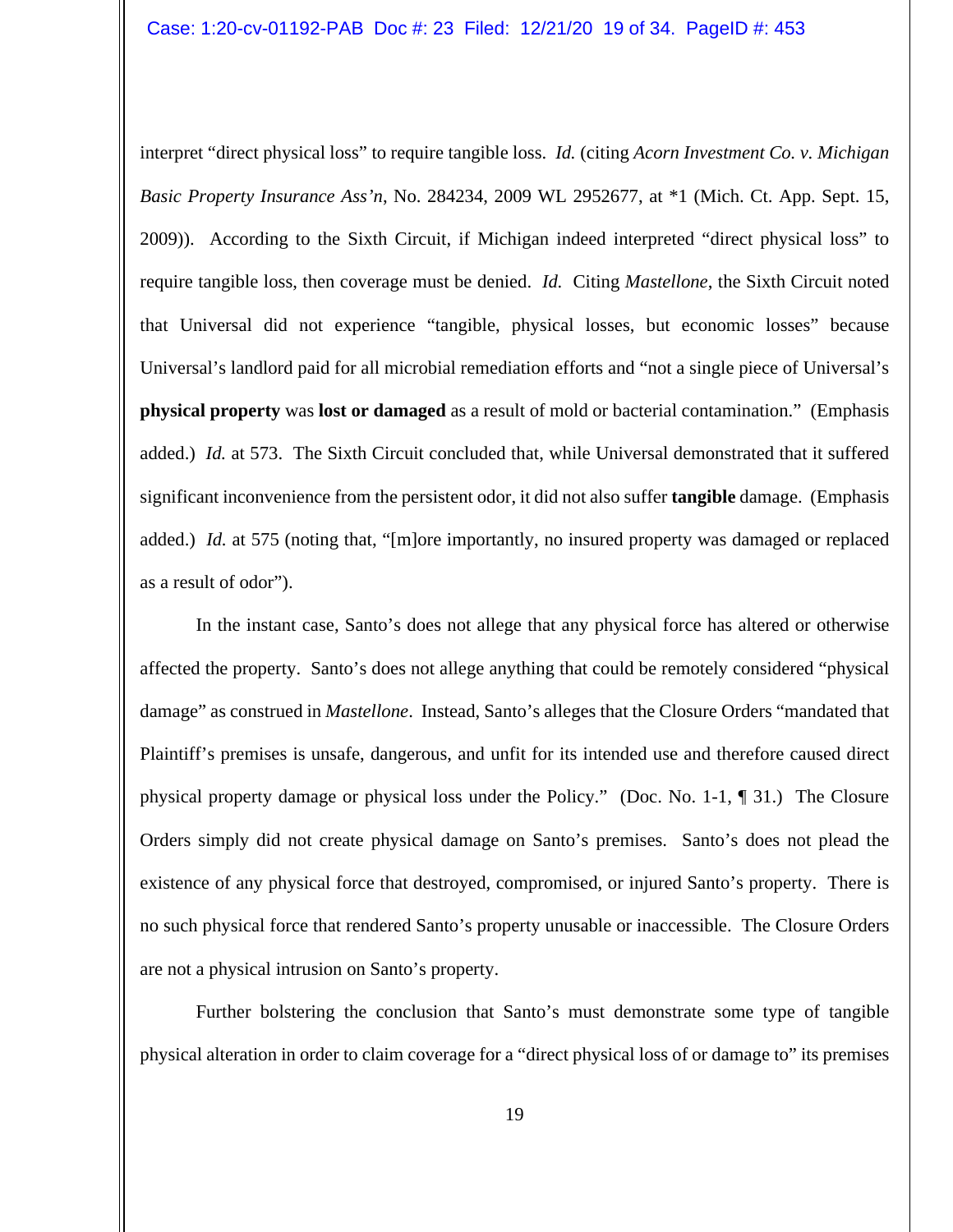is the Property Coverage Form's requirement that Santo's sustain loss of Business Income due to the "necessary suspension" of its "*operations* during the *period of restoration*." (Doc. No. 7-7, PageID# 130.) According to the Property Coverage Form, the "*period of restoration*" begins 24 hours after the "direct physical loss or damage" and ends on the date when the insured property "should be repaired, rebuilt, or replaced with reasonable speed and similar quality. . . ." (*Id.* at PageID# 151.) The Court agrees with Acuity that construing "direct physical loss" or "direct physical damage" to cover intangible losses, such as the economic losses Santo's seeks to cover, would render large parts of the "*period of restoration*" definition nonsensical because intangible losses cannot be repaired, rebuilt, or replaced. The "*period of restoration*" definition contemplates a definite length of time set aside for physical repairs to physical loss or damage. (*See* Doc. No. 707, PageID# 151.)

Santo's also fails to point the Court towards any case applying Ohio law that supports its interpretation of the Property Coverage Form. In its Opposition and Second through Fourth Supplemental Authorities<sup>[3](#page-19-0)</sup>, Santo's cites a bevy of cases from across the country. Many of these

<span id="page-19-0"></span><sup>3</sup> In its Second Supplemental Authority, Santo's directs the Court to *Francois Inc. v. Cincinnati Ins. Co.*, a single-page order from the Lorain County Court of Common Pleas of Ohio. (Doc. No. 17.) There is just one single sentence in the entire order that addressed the parties' claims: "The complaint states claims which arguably fit the terms and conditions of the insurance policy and therefore the claims and defenses need to be developed with a record." (Doc. No. 17-1.) The court did not address any of the facts or policy language at issue in *Francois*, or explain its rationale for concluding that the defendant's motion should be dismissed. (Doc. No. 17-1.) The *Francois* order offers this Court no insight into how it should interpret the Property Coverage Form language at issue here. In its Third Supplemental Authority, Santo's directs the Court to *Cajun Conti LLC, etc., D/B/A/ Oceana Grill v. Certain Underwriters at Lloyd's London*, a two-page trial court order from the Parish of Orleans. (Doc. No. 19.) The Court is not persuaded by this order. In this order, the court concluded that there "is a genuine issue of material fact whether the policy interests here necessitate a more liberal reading of 'direct physical loss or damage' in keeping with the *Chinese Drywall* cases." (Doc. No. 19-1, PageID# 411.) The court also concluded that there was a genuine issue of material fact whether the suspension of the plaintiff's restaurant operations "was caused by physical loss or damage to its property," but did not quote the provision in its entirety. (*Id.*) Moreover, the *Cajun Conti* order does not purport to apply Ohio law. (*Id.*) Santo's offers no explanation as to how *Cajun Conti*'s reference to the Chinese Drywall cases and related public policy concerns are relevant to this Court's analysis of Santo's claims under Ohio law, particularly when the Ohio Court of Appeals already addressed the interpretation of physical loss in *Mastellone*. *See supra*. Finally, in its Fourth Supplemental Authority, Santo's discusses *JGB Vegas Retail Lessee, LLC v. Starr Surplus Lines Ins. Co.*, Case No. A-20-816628-B (Clark Cty. Dist. Ct.). Again, this state trial court order does not purport to apply Ohio law. (Doc. No. 21-2.) Moreover, the trial court concluded that JGB pleaded a claim for direct physical loss or damage to its property because JGB alleged that it was highly likely that COVID-19 was present on its premises. (*Id.* at PageID# 424.) Santo's explicitly alleges that the Closure Orders, not the COVID-19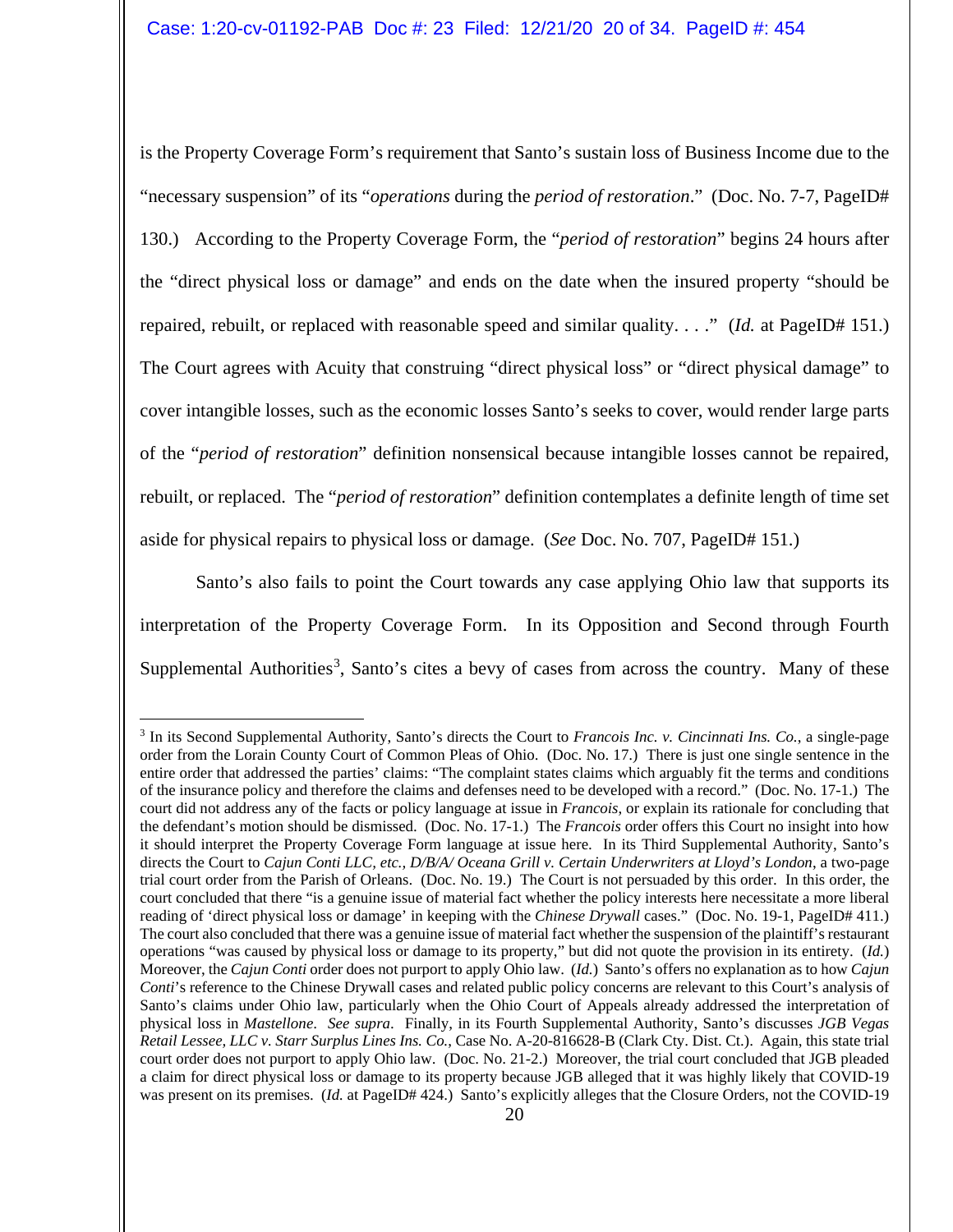cases relate to certain states' more expansive definitions of the phrase "direct physical loss or damage" than the Ohio Court of Appeals stated in *Mastellone* and that the Sixth Circuit discussed in *Universal Image Prods*. Generally, Santo's cited cases stand for the proposition that, absent a physical alteration, physical loss may still occur when a property is uninhabitable, substantially unusable for its intended purpose, or deprived of all functionality. (*See, e.g.,* Doc. No. 13, PageID# 292-295.) First and foremost, Santo's cited cases are not especially persuasive because they hail from a variety of states and do not purport to interpret Ohio law. Rather, these states' interpretations of "direct physical loss or damage" are broader than Ohio's definition under *Mastellone*. Second, Santo's offers little analysis as to why these cases are comparable to its present situation. Instead, Santo's provides the Court with long string cites and parentheticals in hopes that the Court will fill in the blanks. Third, even under other states' more expansive definitions of "direct physical loss or damage," Santo's allegations likely remain insufficient to state a claim. For example, in *Motorists Mut. Ins. Co. v. Hardinger*, the homeowners alleged that they suffered a direct physical loss after ecoli bacteria in the property's well water rendered their home uninhabitable. *Motorists Mut. Ins. Co. v. Hardinger*, 131 Fed. App'x 823 (3d Cir. 2005). The homeowners' insurance policy did not define the term "direct physical loss." *Id.* at 825. The Third Circuit noted that no Pennsylvania Supreme Court case directly addressed whether total loss of use of an insured property constituted a physical loss. *Id.* at 826. However, the Third Circuit predicted that Pennsylvania courts would likely adopt the reasoning set forth in *Port Authority of New York and New Jersey v. Affiliated FM Ins. Co.*, in which the Third Circuit held that the proper standard for "physical loss or damage" to a structure is

virus itself, caused physical damage to Santo's premises. (Doc. No. 1-1, ¶¶ 32-33.) Finally, as discussed *infra*, this Court declines to follow the rationale set forth in *Studio 417, Inc. v. Cincinnati Ins. Co.*, No. 20-cv-03127, 2020 WL 4692385 (W.D. No. Aug. 12, 2020), and discussed in *JGB Vegas*. (Doc. No. 21-2, PageID# 425.)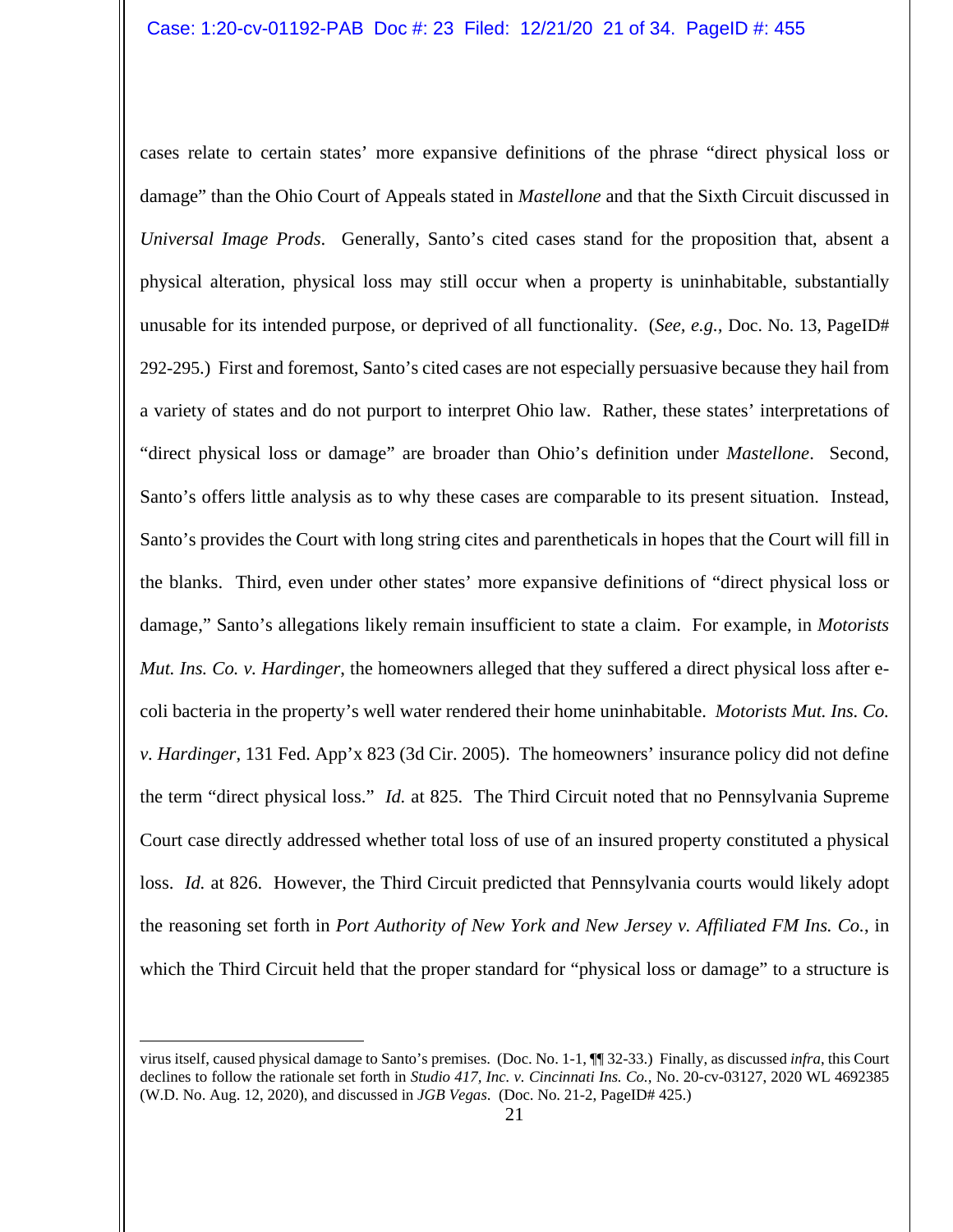that a property's "function is nearly eliminated or destroyed, or the structure is made useless or uninhabitable" as a result of some kind of contamination. *Id.* at 826. Not only is this not the definition for "physical loss" set forth in Ohio case law, the Third Circuit's definition still requires some kind of physical "contamination" to "eliminate[] or destroy[]" the insured property's function. *Id.* Put simply, Santo's cited cases still require a physical force to act on the insured property for "physical loss or damage" to occur. Santo's alleges that the Closure Orders forced it to "cease its dine-in operations," but also permitted restaurants to remain open for carry-out orders. (Doc. No. 1-1, ¶¶ 1, 5.) As discussed above, the Closure Orders are not a physical force on Santo's property. Further, Santo's could remain open for carry-out orders during the height of the Closure Orders. No doubt, this is an undesirable and precarious position for a restaurant to find itself in, but it does not equate to physical damage as the Property Coverage Form requires.

The Court is also not persuaded by Santo's argument that "direct loss" must be read as a distinct trigger of coverage from "direct damage," such that "direct loss" cannot require physical "damage" lest we render "direct damage" mere surplusage. (Doc. No. 13, PageID# 290-91.) To support this argument, Santo's cites another COVID-19 insurance coverage dispute: *Studio 417, Inc. v. The Cincinnati Ins. Co.* (*Id.* at PageID# 297.) The court held that the plaintiffs adequately alleged a "direct physical loss" under their policies. *Studio 417, Inc. v. The Cincinnati Ins. Co.*, No. 20-cv-03127-SRB, 2020 WL 4692385, at \*4 (W.D. Mo. Aug. 12, 2020). The *Studio 417* court read the policy to include two bases for coverage: "accidental physical loss *or* accidental physical damage." *Id.* at \*5. According to the court, the defendant "conflate [d] 'loss' or 'damage' in support of its argument that the Policies require a tangible, physical alteration." *Id.* The court wrote that it must give meaning to both terms and that Eighth Circuit case law supported its reading that "physical loss"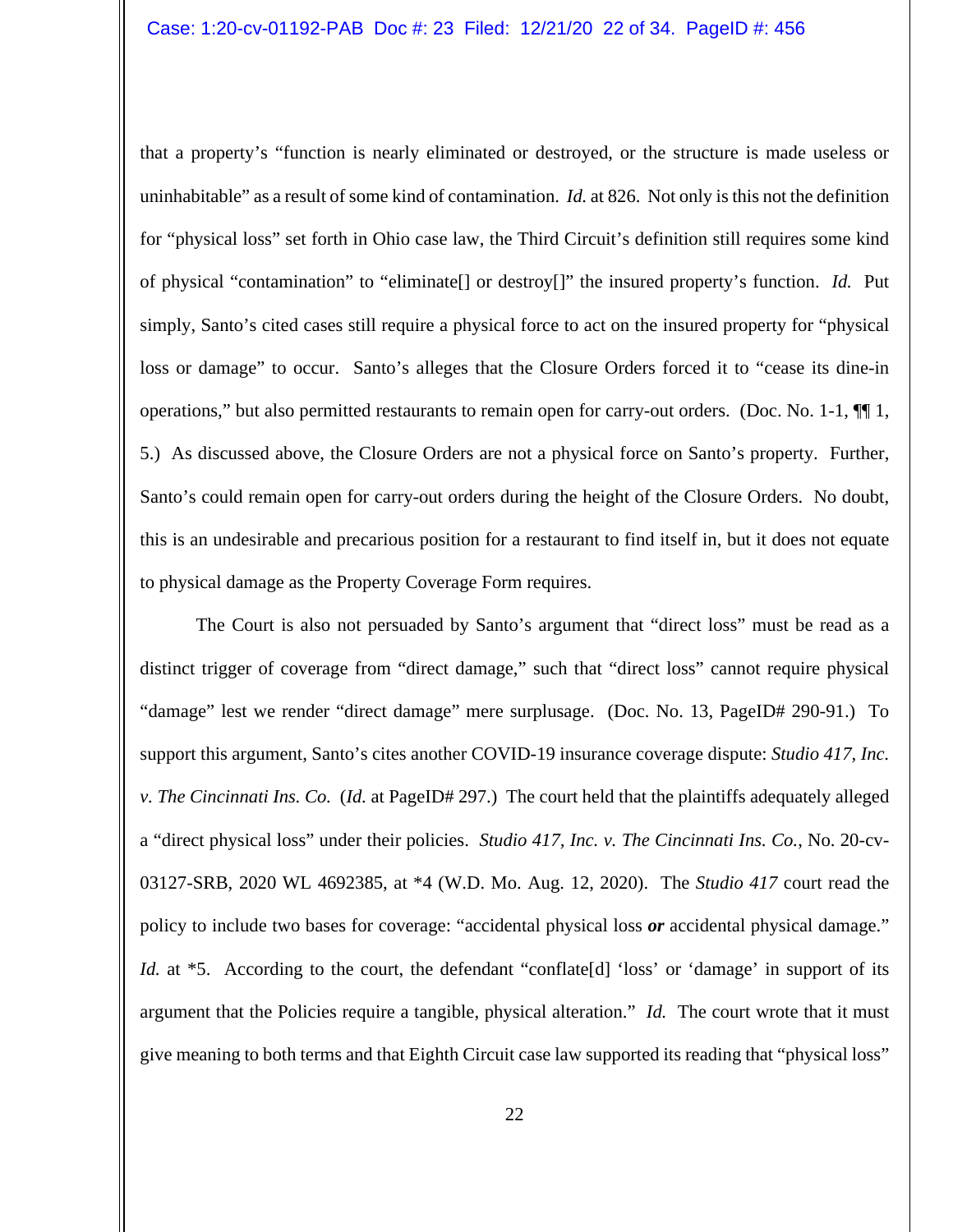was not synonymous with "physical damage." *Id.* (citing *Hampton Foods, Inc. v. Aetna Cas. & Sur. Co.*, 787 F.2d 349 (8th Cir. 1986), *Mehl v. The Travelers Home & Marine Ins. Co.*, Case No. 16-CV-1325-CDP, 2018 U.S. Dist. LEXIS 74552 (E.D. Mo. May 2, 2018)).

However, the *Studio 417* court also noted that, "[t]o be sure, and as argued by Defendant, there is case law in support of its position that physical tangible alteration is required to show a 'physical loss.'" *Id.* The *Studio 417* court is correct that case law exists to support that "physical loss" requires tangible alteration—case law from this state and the Sixth Circuit construes "physical loss" to require some kind of tangible alteration. The Sixth Circuit, in *Universal Image Prods*., interpreted "direct physical loss or damage" to require "tangible damage." *Universal Image Prods.*, 475 Fed. App'x at 573. In arriving at its interpretation, the Sixth Circuit quoted *Mastellone*'s requirement that "physical injury" requires harm that affects the structural integrity of the insured premises. *Id.* Accordingly, *Studio 417*'s interpretation of certain Eighth Circuit case law is not helpful to the dispute at hand, which requires this Court to apply Ohio law. *See also, e.g., Turek Enterp. Inc. v. State Farm Mut. Auto. Ins. Co.*, No. 20-11655, --- Fed. Supp. 3d ---, 2020 WL 5258484, at \*5 (E.D. Mich. Sept. 3, 2020) (relying on *Universal Image Prods.*'s definition of "direct physical loss" to conclude that "accidental direct physical loss" unambiguously requires that plaintiff demonstrate tangible damage to insured property in COVID-19 insurance coverage dispute); *Bethel Vill. Condo. Ass'n v. Republic-Franklin Ins. Co.*, No. 06AP-691, 2007 WL 416693, at \*4 (Ohio 10th Dist. Ct. App. Feb. 8, 2007) (concluding that appellant interpretation of "direct physical loss or damage" as disjunctive was unreasonable because the appellee-insurer did not agree to insure appellant against appellee's own decision to deny coverage for casualty loss).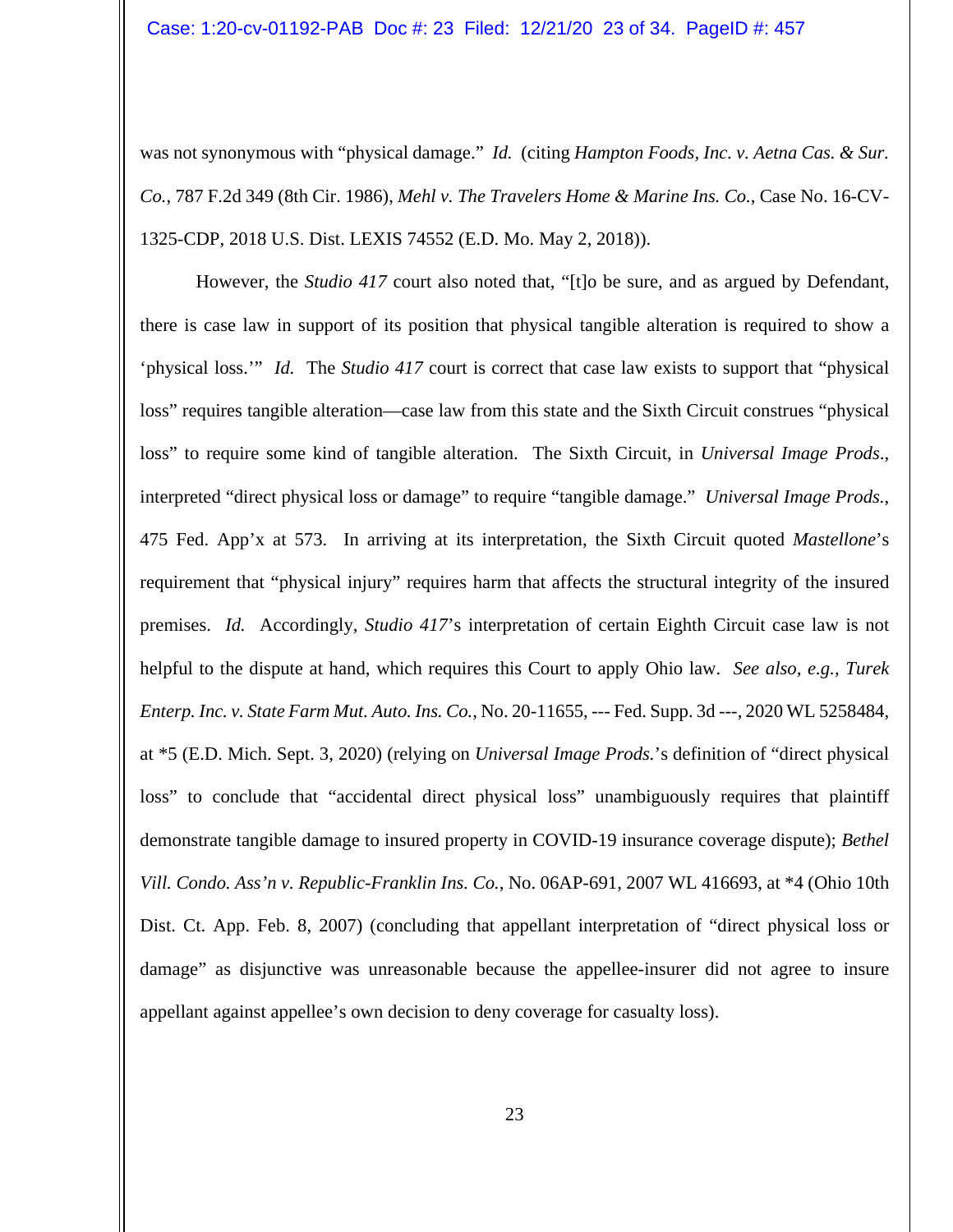Santo's also argues that Acuity's discussion of *Mastellone* is confusing because "the very specific language analyzed in *Mastellone*" is not "the same as the language" in Acuity's Policy. (Doc. No. 13, PageID# 291.) However, Santo's does not identify the "very specific language" in *Mastellone* that it believes to be inapposite to the Property Coverage Form at issue. The Court notes that the *Mastellone* court interpreted the phrase "physical injury," rather than the phrase in Acuity's Property Coverage Form, "physical loss of or damage to" insured premises. To the extent that Santo's suggests that physical *injury* is different from physical *loss or damage*, the Court finds that such an argument is unpersuasive and misses the mark. The *Mastellone* court interpreted the plain meaning of the phrase "physical injury" within the context of other terms used in the policy's definition of "property damage." *Mastellone*, 175 Ohio App. 3d at 40. In so doing, the court determined that "physical injury" meant harm that affects the structural integrity of the insured premises and that this interpretation comported with insurance-law authorities' explanation that a "physical" injury must have a tangible impact on the premises and that intangible or incorporeal losses are excluded. *Id.* at 41 ("The requirement that the loss be 'physical,' given the ordinary definition of that term, is widely held to exclude alleged losses that are intangible or incorporeal, and, thereby, to preclude any claim against the property insurer when the insured merely suffers a detrimental economic impact unaccompanied by a distinct, demonstrable, physical alteration of the property.") "Physical" damage excludes mere economic effects, like the ones that Santo's pleaded here. *Id.*

Threshold coverage for Business Income and Extra Expense losses requires "direct physical loss of or damage to" insured property. (Doc. No. 7-7, PageID# 130.) Ohio law construes "direct physical loss of or damage to" insured property to require that the plaintiff-insured plead distinct, demonstrable, physical alteration of the insured property. *See, e.g., Mastellone*, 175 Ohio App. 3d at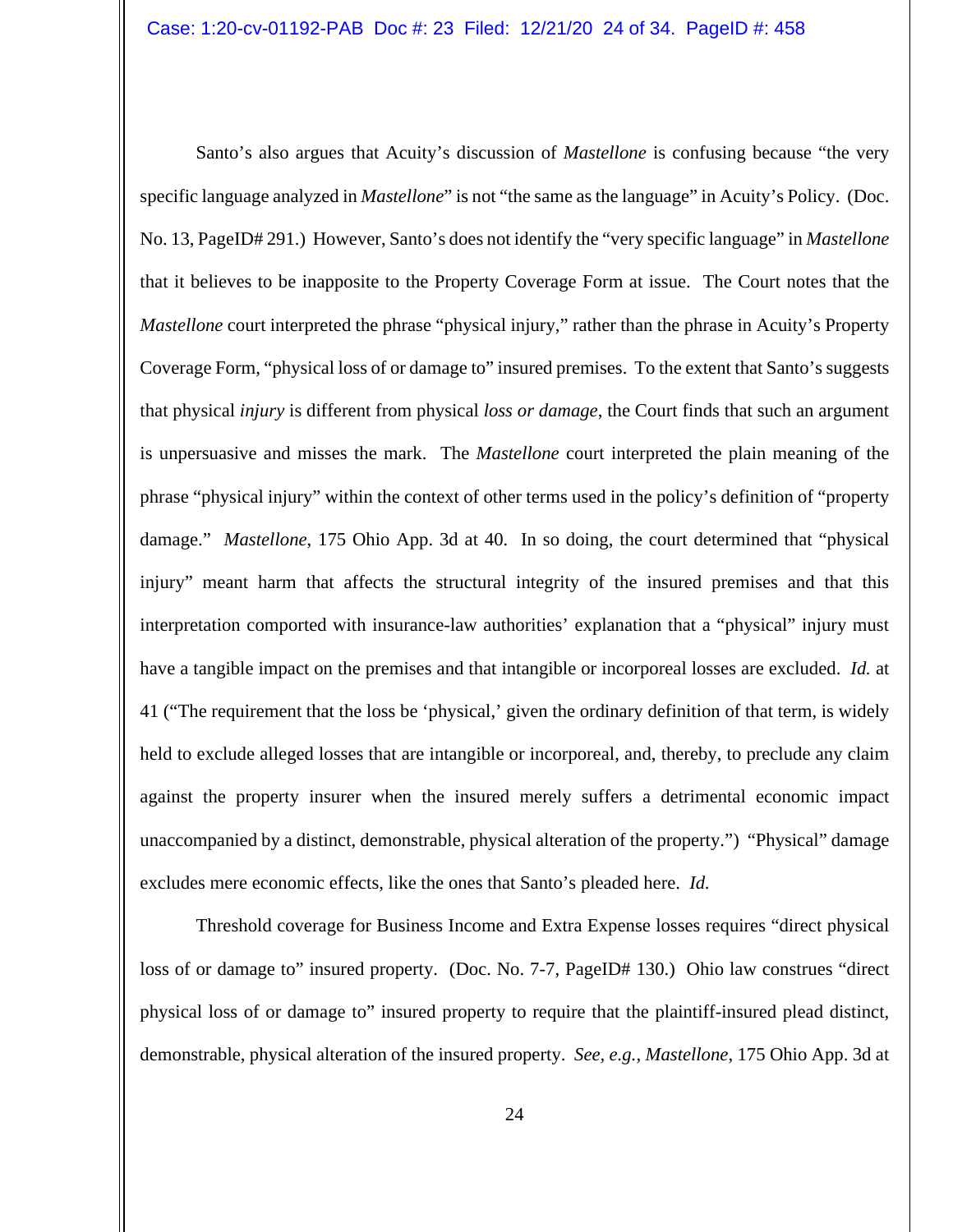40. Accepting the factual allegations in Santo's Complaint as true, Santo's fails to plead any physical alteration of its insured property.<sup>[4](#page-24-0)</sup> Accordingly, Santo's fails to meet the threshold for Business Income and Extra Expense coverage under the Acuity Property Coverage Form.

# **3. Threshold Claim for Civil Authority Coverage**

The parties dispute whether Santo's adequately pleads a threshold claim for coverage under the Policy's Civil Authority provision.

Acuity argues that Santo's fails to make a threshold claim for Civil Authority coverage because Santo's does not allege a physical loss as required under the Policy. (Doc. No. 7-1, PageID# 54.) Further, Acuity attacks the sufficiency of Santo's allegations with respect to Civil Authority coverage. (Doc. No. 7-1, PageID# 54-55.) Acuity argues that Santo's does not plead that COVID-19 was present on a specific property within Santo's vicinity, nor that any other property in its vicinity sustained physical damage. (*Id.*) Acuity argues that Santo's does not allege that any civil authority prohibited access to its property "because of a dangerous physical condition in a surrounding property." (*Id.*) Further, Acuity argues, Santo's does not make any plausible allegation "that a civil authority prohibited access to" Santo's restaurant because Santo's was not completely prohibited from accessing its premises. Finally, Acuity argues that there is an insufficient causal nexus between the Closure Orders and Santo's alleged "damage," because the order was issued to prevent personto-person spread of the virus, not in response to physical damage. (*Id.*)

<span id="page-24-0"></span><sup>&</sup>lt;sup>4</sup> The Court is not persuaded by Santo's argument that Acuity's Motion to Dismiss is "crafted in the nature of a Motion for Summary Judgment." (Doc. No. 13, PageID# 281.) No amount of the discovery that Santo's calls for in its Opposition and accompanying exhibit would remedy the fundamental problem in Santo's Complaint: that it fails to plausibly allege physical loss or damage that meets the coverage threshold under the Property Coverage Form. (*See* Doc. No. 13, PageID# 281-84; *see also* Doc. No. 13-1.)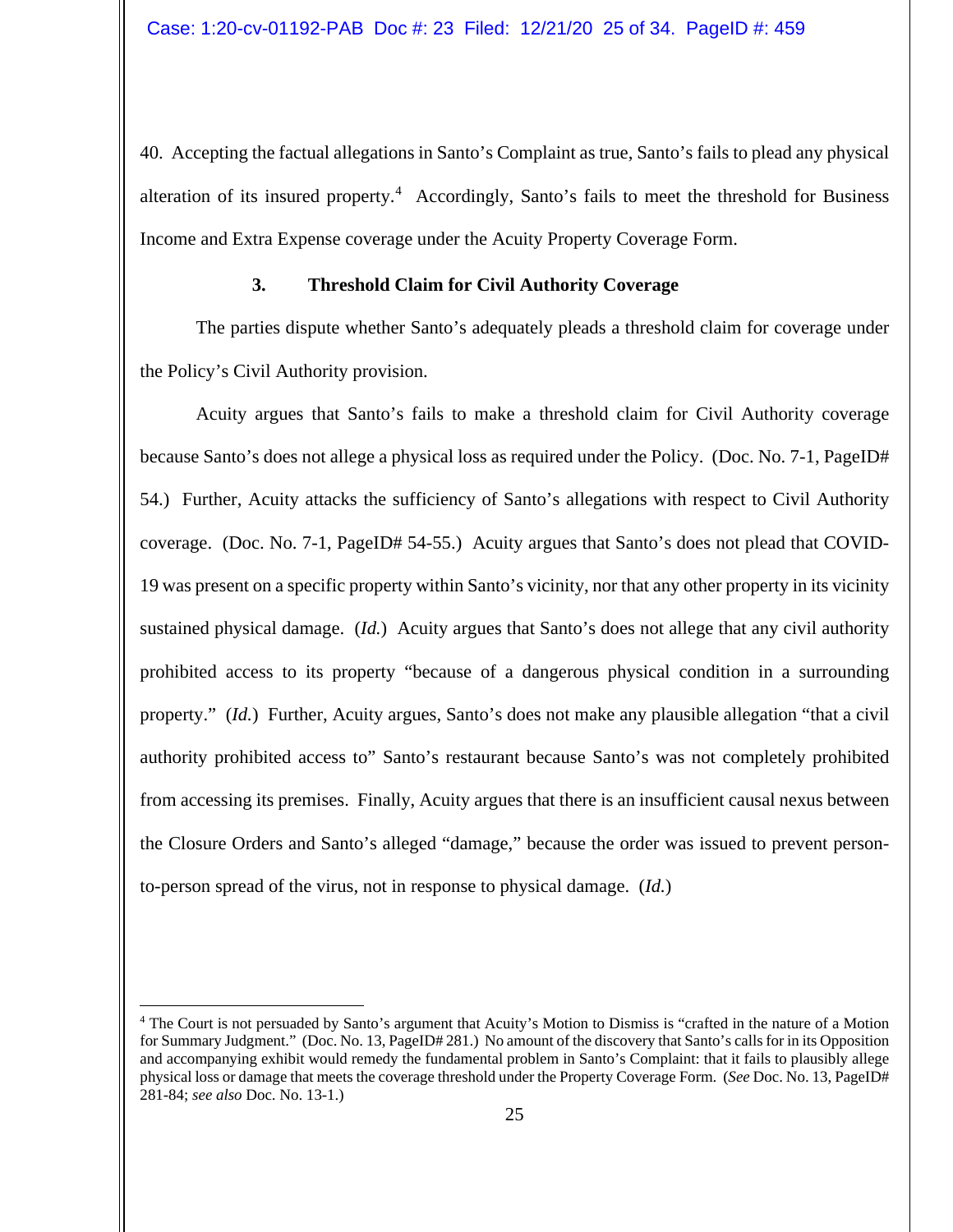Santo's counters by arguing that its business is clearly affected by the Closure Orders and that the State issued the Closure Orders because COVID-19 was present throughout Ohio and Medina County. (Doc. No. 13, PageID# 295.) Further, Santo's argues that whether Santo's or other nearby properties suffered physical loss or damage is a question of fact, not law, and not suited for determination at the pleadings stage. (*Id.* at PageID# 296.)

The Court finds that Santo's fails to plead a threshold claim for Civil Authority Coverage. The Court again begins its analysis by examining the language of the Policy. First, the Civil Authority provision states that it applies when a "Covered Cause of Loss causes damage to a property *other* than property" at the insured's premises. (Doc. No. 7-7, PageID# 131.) The Property Coverage Form defines "Covered Causes of Loss" as "Risks of Direct Physical Loss unless the loss is" either excluded under Property Exclusions or subject to certain Policy limitations. (*Id.* at PageID# 127.) The Property Coverage Form does not define the term "direct physical loss." However, as discussed *supra*, Ohio courts construe "direct physical loss" to require the insured to demonstrate distinct, demonstrable, physical alteration of the insured property. *See, e.g., Mastellone*, 175 Ohio App. 3d at 40. Therefore, to make a threshold claim for Civil Authority Coverage, Santo's must allege that another property sustained a direct physical loss, such that the other property experienced distinct, demonstrable, physical alteration. The Court agrees with Acuity that Santo's makes no such allegation here. As discussed above, Santo's allegation that the Closure Orders rendered its premises "unsafe, dangerous and unfit for its intended use and therefore caused direct physical property damage or physical loss under the Policy" is inaccurate. (Doc. No. 1-1,  $\P$  31.) The Closure Orders did not exact physical damage that demonstrably altered Santo's premises. Moreover, the Civil Authority provision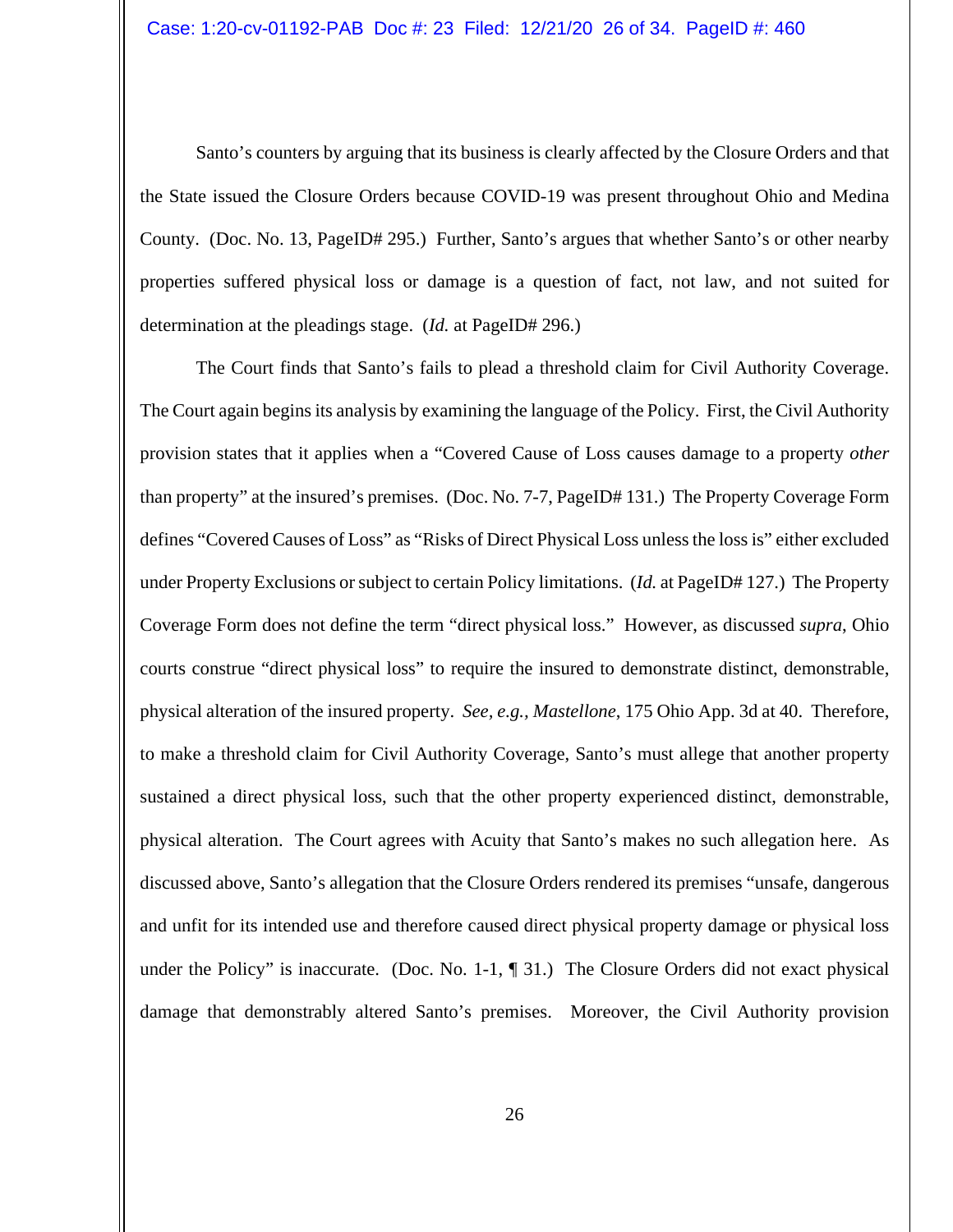requires that Santo's identify a building *other* than its own that sustained direct physical loss. Santo's does not do so.

Further, Santo's also fails to allege that a civil authority fully prohibited access to its premises. In *Penton Media, Inc. v. Affiliated FM Ins. Co.*, another court in this district noted that "'civil authority, when contained in an insurance policy, refers to the situation when a civil authority prohibits access to the insured's premises resulting in a *total loss* of business income.'" *Penton Media, Inc.*, 2005 WL 8171363, at \*9 (emphasis added) (quoting *New York Career Institute v. Hanover Ins. Co.*, 791 N.Y.S.2d 338, 342 (N.Y. Sup. Ct. Jan. 4, 2005)). Santo's alleges that the Closure Orders "prohibit access to Plaintiff's premises, thereby causing the necessary *suspension of Plaintiff's dine-in business operations* and triggering the Civil Authority coverage under the Policy." ((Emphasis added.) *Id.* at ¶ 32.) On the face of Santo's own Complaint, Santo's does not allege that it was utterly prohibited from accessing its premises, only that the Closure Orders prohibited Santo's from conducting dine-in operations. (*Id.*) Santo's does not allege that it was prohibited from accessing its premises for the purpose of filling take-out, delivery, and catering orders. (*Id.* at ¶¶ 1, 32.) In other words, while the State's Closure Orders prevented Santo's from conducting dine-in operations—Santo's primary source of income—the Closure Orders did not prevent Santo's from accessing its premises altogether. Accordingly, for the reasons above, the Court finds that Santo's fails to meet the threshold for Civil Authority coverage under the Acuity Property Coverage Form.

#### **4. Virus Exclusion**

Assuming *arguendo* that Santo's Complaint alleges plausible claims for coverage, the parties dispute whether such coverage nevertheless would be excluded by the Property Coverage Form's virus exclusion.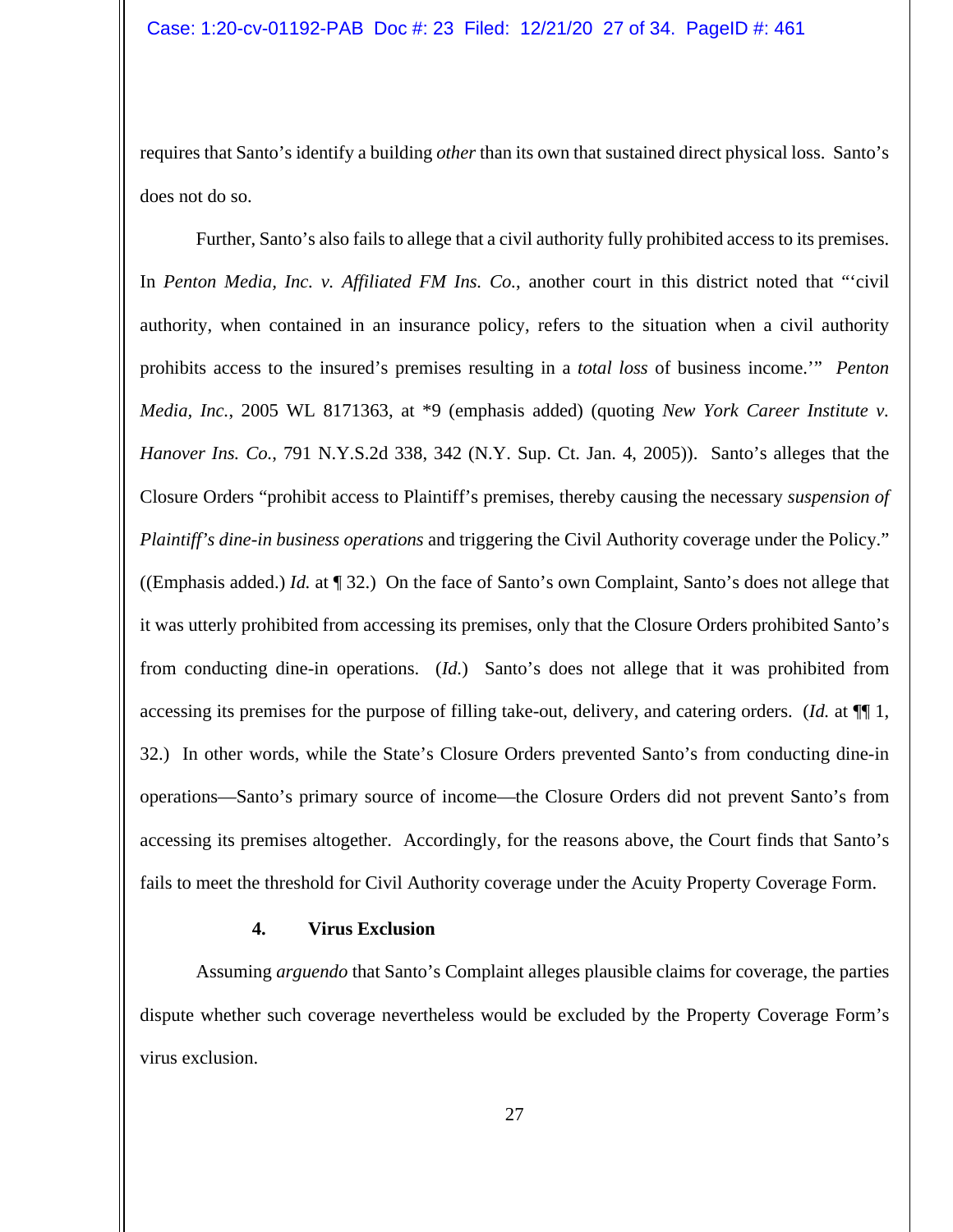Acuity argues that, even if Santo's alleges plausible claims for coverage here, such coverage would be excluded by the Property Coverage Form's virus exclusion. (Doc. No. 7-1, PageID# 56.) Under the Property Coverage Form, coverage under the Business Income and Extra Expense or Civil Authority provisions is premised on the existence of a Covered Cause of Loss. (*Id*.) According to Acuity, a Covered Cause of Loss "means a risk of direct physical loss unless the loss is excluded or limited elsewhere in the policy." (*Id*.) The Property Coverage Form's "Property Exclusions" excludes coverage for "loss or damage caused directly or indirectly by . . . [a]ny virus . . . that induces or is capable of inducing physical distress, illness or disease." (*Id.*; *see also* Doc. No. 7-7, PageID# 139-40.) According to Acuity, such loss or damage is excluded "regardless of any other cause or event that contributes concurrently or in any sequence to the loss." (Doc. No. 7-1, PageID# 56.) Acuity argues that Santo's "ultimate allegation" is that "the Acuity policy 'covers losses caused by the COVID-19 infection which is a global pandemic.'" (*Id.* (quoting Doc. No. 1-1, ¶ 24.).) Acuity argues that Santo's allegations "fall squarely within" the virus exclusion because COVID-19 is a disease caused by a virus and the Property Coverage Form excludes coverage for loss or damage caused directly or indirectly by a virus. (*Id.* at PageID# 57.) Further, Acuity argues that the Anti-Concurrent Causation Clause bars coverage of Santo's claims because the State of Ohio only issued its Closure Orders in response to community spread of the COVID-19 virus. (*Id.* at PageID# 57-58.)

In its Opposition, Santo's responds that the virus exclusion is ambiguous. Santo's argues that Acuity cannot prove that the virus exclusion applies here because the virus exclusion does not clearly "exclude losses as a result of Closure Orders due to a pandemic." (Doc. No. 13, PageID# 286.) Because exclusions must be construed against the insurer and any ambiguities resolved in favor of the insured, Santo's argues, the ambiguity in the virus exclusion "inures to the benefit" of Santo's.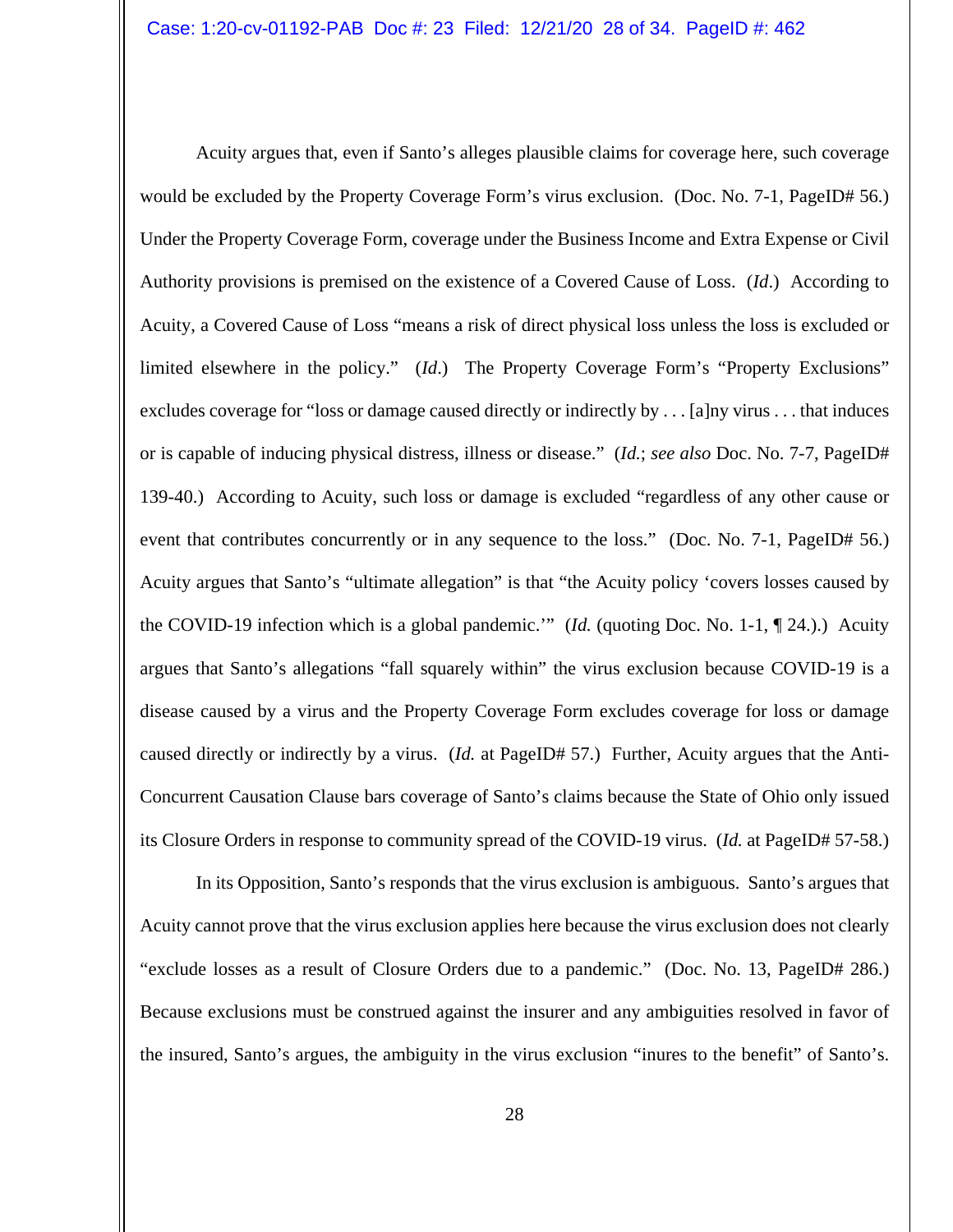(*Id.*) Moreover, Santo's emphasizes that the Closure Orders—not the COVID-19 virus—caused Santo's business losses, not the COVID-19 virus. (*Id.*) Therefore, the virus exclusion is "subject to more than one reasonable interpretation" because Santo's pleaded losses as a result of the Closure Orders, not a virus. (*Id.* at PageID# 287.) According to Santo's, Acuity attempts to impermissibly extend the virus exclusion "to apply to a claim based on damage caused by orders of a civil authority." (*Id.*) Santo's argues that Acuity's interpretation of the virus exclusion is "limitless and would produce absurd results." (*Id.*)

Santo's also argues that the virus exclusion is ambiguous and does not clearly preclude coverage because the virus exclusion does not mention a "pandemic." (*Id.* at PageID# 288.) Santo's argues that the absence of pandemic-related language renders the exclusion ambiguous as to whether it applies to a pandemic. (*Id.*)

Finally, Santo's responds that Acuity's argument that the Property Coverage Form excludes loss or damage caused directly as well as indirectly by a virus is insufficient. (*Id.* at PageID# 288-89.) Santo's reemphasizes that the Closure Orders—not the virus—"caused its losses, full stop." (*Id.* at PageID# 289.) Santo's argues that this should be sufficient at the pleading stage. (*Id.*)

In its Reply, Acuity argues that Santo's Complaint "concedes the obvious, which is that this lawsuit would never have been filed absent the existence of the COVID-19 virus." (Doc. No. 14, PageID# 372.) Acuity responds that, even if the virus did not "directly restrict Plaintiff's dine-in operations, it did so indirectly by triggering the governmental orders." ((Emphasis added.) *Id.*) Acuity argues that the virus exclusion applies whether the virus causes loss or damage directly or indirectly, and regardless of any other cause or event that contributes concurrently or in any sequence to the loss. (*Id.*) Acuity also argues that Santo's final argument, that the virus exclusion is ambiguous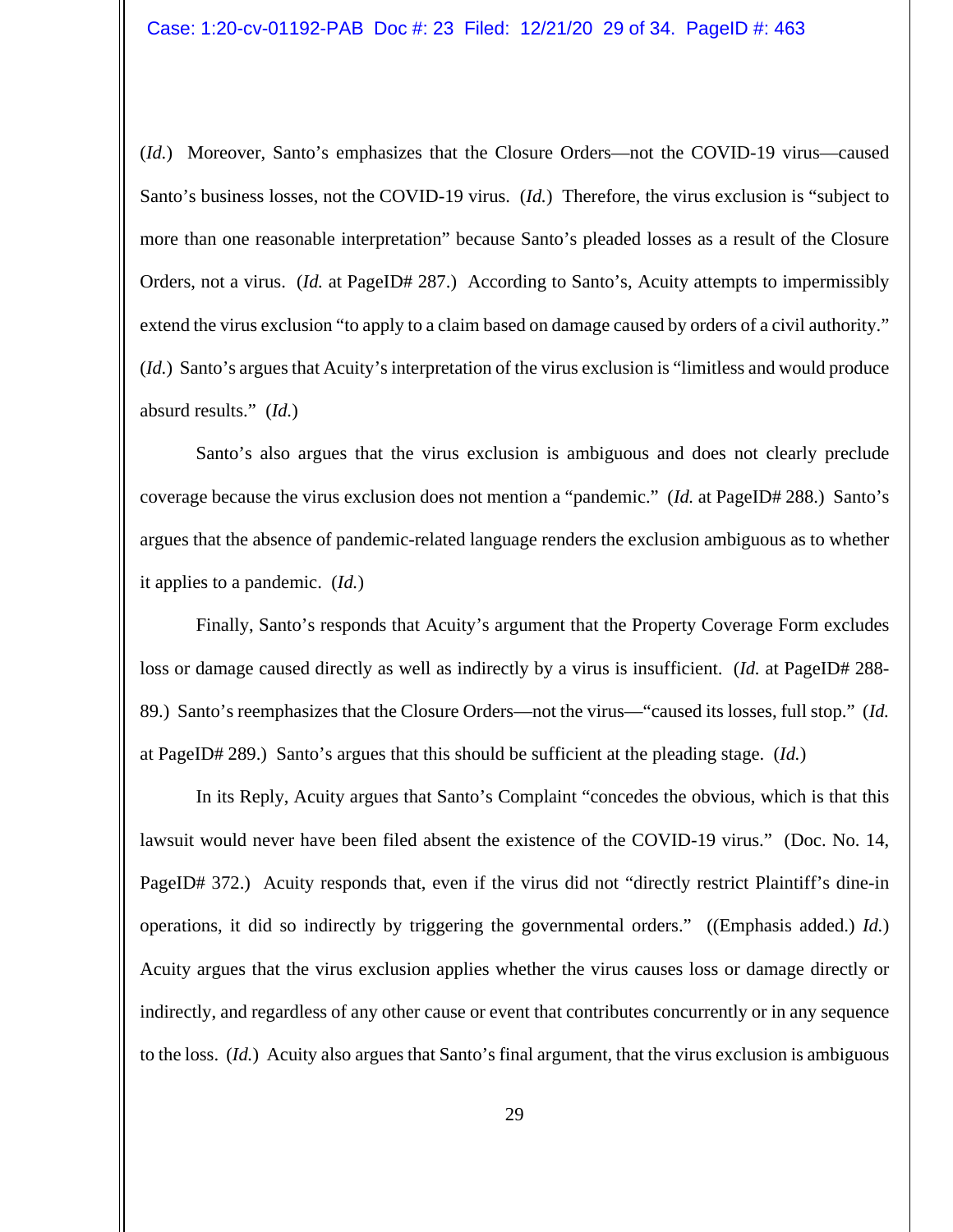and does not address a pandemic, fails because Santo's does not identify an ambiguity in the virus exclusion. (*Id.*) Acuity argues that Santo's distinction between a "virus" and a "pandemic" is not a distinction at all because "the current pandemic is a widespread outbreak of disease caused by the COVID-19 virus." (*Id.*) The Court agrees with Acuity.

Even assuming *arguendo* that Santo's alleged a plausible claim for coverage under the Business Income and Extra Expense or Civil Authority provisions, the Court concludes that coverage would still be excluded by the Property Coverage Form's virus exclusion. Once again, the Court begins with the language of the Property Coverage Form. As discussed *supra*, "Covered Causes of Loss" include "Risks of Direct Physical Loss unless the loss is: a. Excluded in Property Exclusions; or b. Limited in paragraph 4, Limitations; that follow." (Doc. No. 7-7, PageID# 127.) By its plain language, the "Property Exclusions" provision excludes coverage "for loss or damage caused directly or indirectly" that would not have occurred but for "[a]ny virus, bacterium or other microorganism that induces or is capable of inducing physical distress, illness or disease," among other exclusions. (*Id.* at PageID# 139-40.)

Santo's argument that it suffered losses as a result of the Closure Orders and not the COVID-19 virus is unpersuasive. (Doc. No. 13, PageID# 289.) Indeed, Santo's own Complaint refutes its argument. In its Complaint, Santo's alleges that the State of Ohio issued its Closure Orders "[i]n response to the pandemic, and the community spread of COVID-19 in Ohio . . . ." (Doc. No. 1-1, ¶ 29.) Santo's alleges that the "continuous presence of the pandemic and COVID-19 contagion, resulted in the Closure Orders . . . ." (*Id.* at ¶ 31.) Therefore, Santo's concedes or acknowledges that but for the presence and community spread of the COVID-19 virus throughout Ohio, the State of Ohio would not have issued its Closure Orders.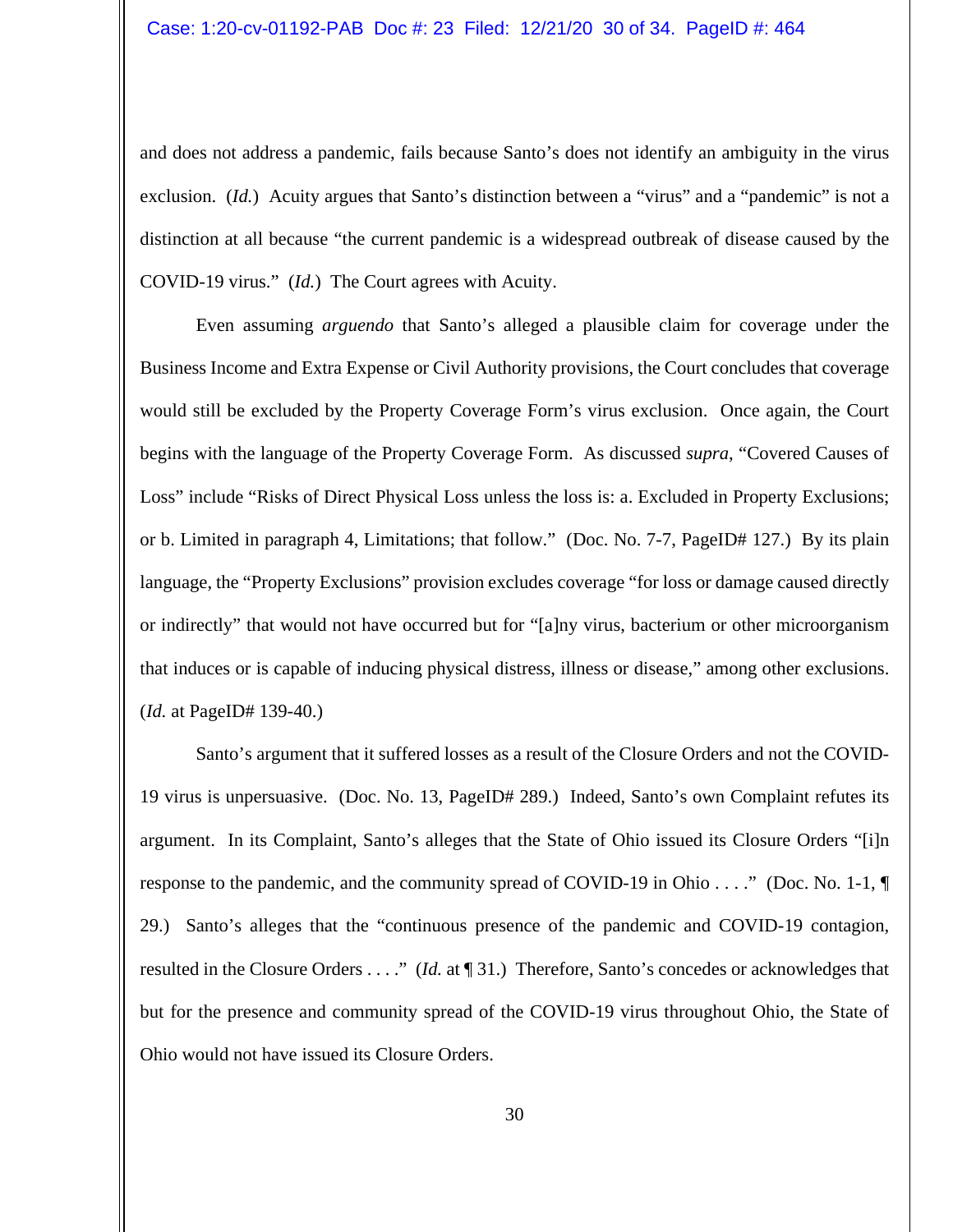Further, Santo's argument that it suffered losses only because of the Closure Orders and not the COVID-19 virus ignores the Anti-Concurrent Causation Clause in the beginning of the Property Exclusions provision:

We will not pay for loss or damage caused directly or indirectly by any of the following. **Such loss or damage is excluded regardless of any other cause of event that contributes concurrently or in any sequence to the loss.** These exclusions apply whether or not the loss event results in widespread damage or affects a substantial area.

((Emphasis added.) Doc. No. 7-7, PageID# 139.) Contrary to Santo's argument that applying the virus exclusion to its Closure Order-related claims produces "absurd results," the result here is dictated precisely by the plain language of the Property Exclusions provision.<sup>[5](#page-30-0)</sup> (Doc. No. 13, PageID# 287.) The plain language of the Property Coverage Form's virus exclusion excludes "[a]ny virus . . . that induces or is capable of inducing physical distress, illness or disease." (Doc. No. 7-7, PageID# 140.) COVID-19 is a highly contagious virus that is capable of inducing "physical distress, illness or disease." (Doc. No. 7-7, PageID# 140.) Under the plain language of the Property Exclusions's Anti-Concurrent Causation Clause, this virus exclusion extends to exclude coverage for any "loss or damage" where a virus is part of the causal chain of loss or damage. (*Id.*) The State issued its Closure Orders in direct response to the community spread of the COVID-19 virus in Ohio.

<span id="page-30-0"></span><sup>5</sup> Santo's cites to *Pipefitters Welfare Educ. Fund* to support its argument that Acuity's interpretation of the virus exclusion clause is "limitless and would produce absurd results." (Doc. No. 13, PageID# 287.) However, *Pipefitters* addresses a different scenario than the one at bar, namely, how to interpret a pollution exclusion clause, rather than a virus exclusion clause. (*Id.*) In *Pipefitters*, the policy defined "Pollutants" as "any solid, liquid, gaseous, or thermal irritant or contaminant, including smoke, vapor, soot, fumes, acids, alkalis, chemicals and waste." *Pipefitters Welfare Educ. Fund v. Westchester Fire Ins. Co.*, 976 F.3d 1037, 1043 (7th Cir. 1992). The court noted that policy terms like "irritant" and "contaminant," "when viewed in isolation," are "virtually boundless" and offered two simple examples to illustrate how a broad reading of "irritant" might lead to "absurd results." *Id.* For example, an individual could sustain bodily injury when he slips on a spilled bottle of Drano, or when he suffers an allergic reaction to chlorine in a public pool. *Id.* In these hypotheticals, both Drano and chlorine are irritants that caused bodily injury, but, as the Seventh Circuit noted, "one would not ordinarily characterize these events as pollution." *Id.* However, Santo's does not explain how applying the virus exclusion to claims involving the COVID-19 *virus* is an overbroad or absurd interpretation of the virus exclusion.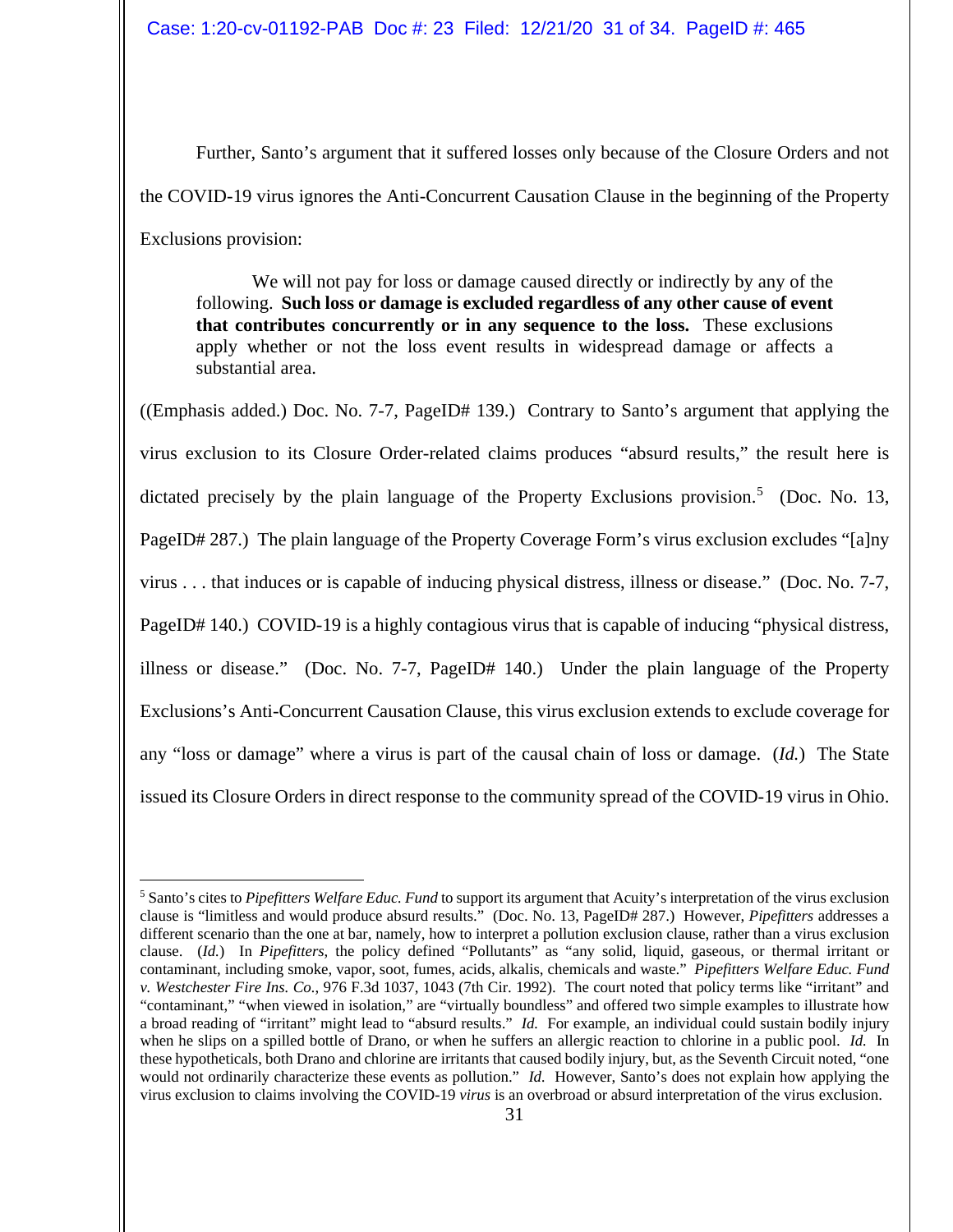Thus, Santo's coverage claims are excluded because its "loss or damage" resulted from the Closure Orders, a direct result of COVID-19's community spread across Ohio.

Moreover, Santo's contention that COVID-19 is a "pandemic" and not a "virus" is unavailing. The plain language of the virus exclusion excludes coverage for loss or damage that results from a virus "that induces or is capable of inducing physical distress, illness or disease." (Doc. No. 7-7, PageID# 140.) The COVID-19 virus can significant illness or disease. (*Id.*) As Santo's cites in its own Opposition, Merriam-Webster defines a "pandemic" as "an outbreak of a *disease* that occurs over a wide geographic area (such as multiple countries or continents) and typically affects a significant proportion of the population**:** a pandemic outbreak of a *disease* . . . ." *Pandemic*, *Merriam-Webster*, https://www.merriam-webster.com/dictionary/pandemic (last visited Dec. 16, 2020) (emphasis added). (*See also* Doc. No. 13, PageID# 288.) Thus, to refer to COVID-19 as a "pandemic" is to refer to the worldwide outbreak and spread of the disease caused by the COVID-19 *virus*. By the Property Coverage Form's own terms, claims for loss or damage resulting from viruses are excluded.

The Court concludes that no ambiguity exists in the Property Coverage Form's virus exclusion. "[W]here an exclusionary in an insurance contract is unambiguous, Ohio law requires that the plain language of the clause be given effect." *Scott v. Allstate Indem. Co.*, 417 F. Supp. 2d 929, 933 (N.D. Ohio 2006). Accordingly, the Court concludes that, even if Santo's plausibly alleged claims for COVID-19-related losses, coverage would be excluded under the Property Coverage Form's virus exclusion.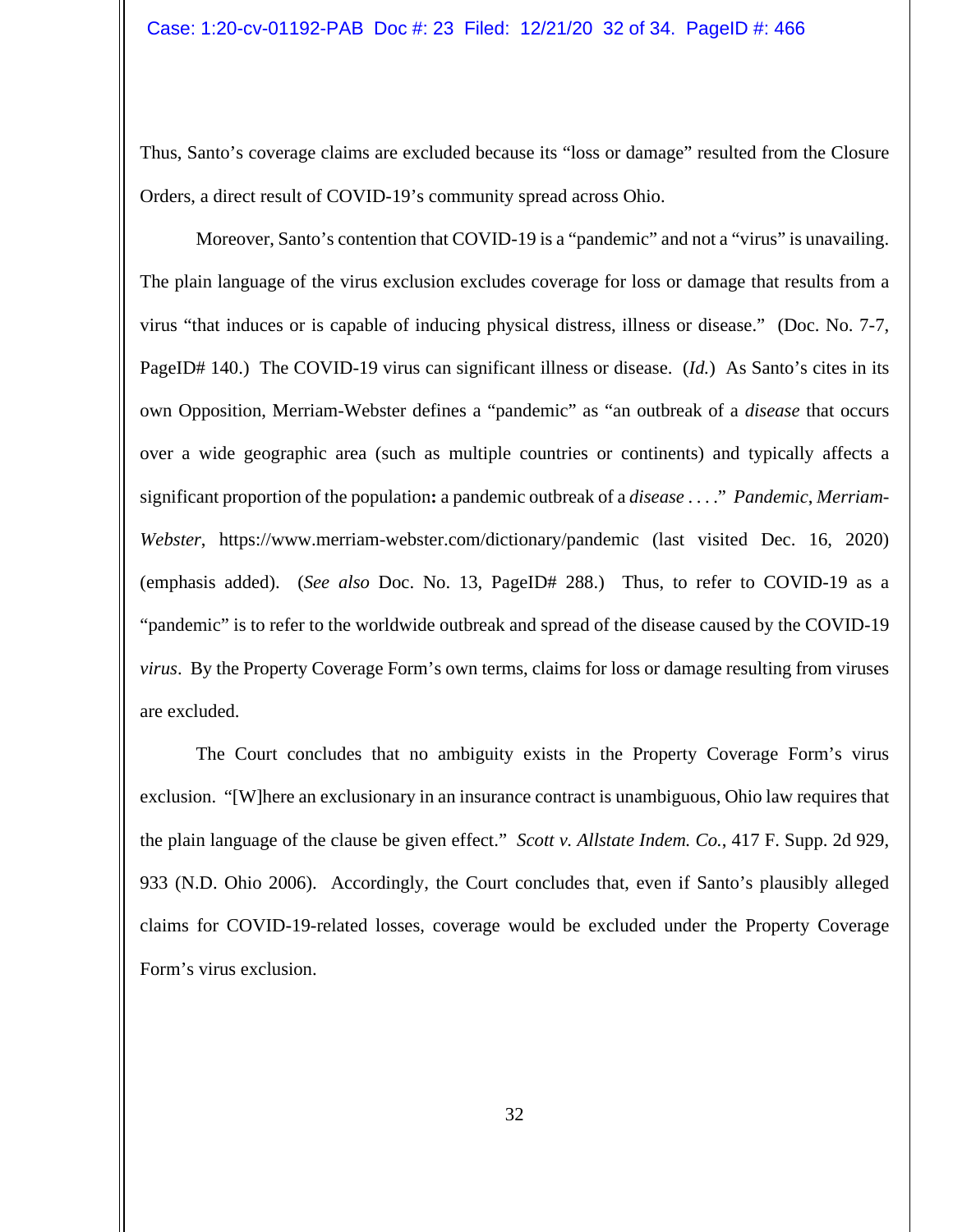### **5. Bad-Faith and Waiver**

In its Motion to Dismiss, Acuity argues that Santo's Bad Faith claim in Count III fails as a matter of law because any denial of coverage by Acuity was not only reasonably justified, but "was entirely correct." (Doc. No. 7-1, PageID# 59.) Separately, Acuity also argues that Santo's cannot invoke the doctrine of "waiver" to create coverage where none exists. (*Id.*) Because none of Santo's claims meet the threshold for coverage under the Property Coverage Form, Acuity argues that Santo's may not attempt to expand coverage of the Property Coverage Form by arguing waiver. (*Id.* at PageID# 60.) Santo's did not respond to Acuity's arguments with respect to either bad faith or waiver in its Opposition. The Court finds that Santo's does not oppose Acuity's motion with respect to these claims. *Lewis v. Cleveland Clinic Found.*, 1:12-cv-3003, 2013 WL 6199592, at \*4 (N.D. Ohio Nov. 27, 2013) ("It is well understood . . . that when a plaintiff files an opposition to a dispositive motion and addresses only certain arguments raised by the defendant, a court may treat those arguments that the plaintiff failed to address as conceded." (internal quotations omitted)); *see also Garmou v. Kondaur Cap. Corp.*, No. 15-12161, 2016 WL 3549356 at \*7 (E.D. Mich. June 30, 2016) (finding that plaintiff conceded claims after failing to respond to defendants' arguments for dismissal of multiple claims).

#### **III. Conclusion**

The Court finds that Santo's fails to plausibly allege claims that meet the Property Coverage Form's threshold coverage requirements under either the Business Income and Extra Expense or Civil Authority Provisions. For the reasons set forth above, Acuity's Motion to Dismiss (Doc. No. 7) is GRANTED.

#### **IT IS SO ORDERED.**